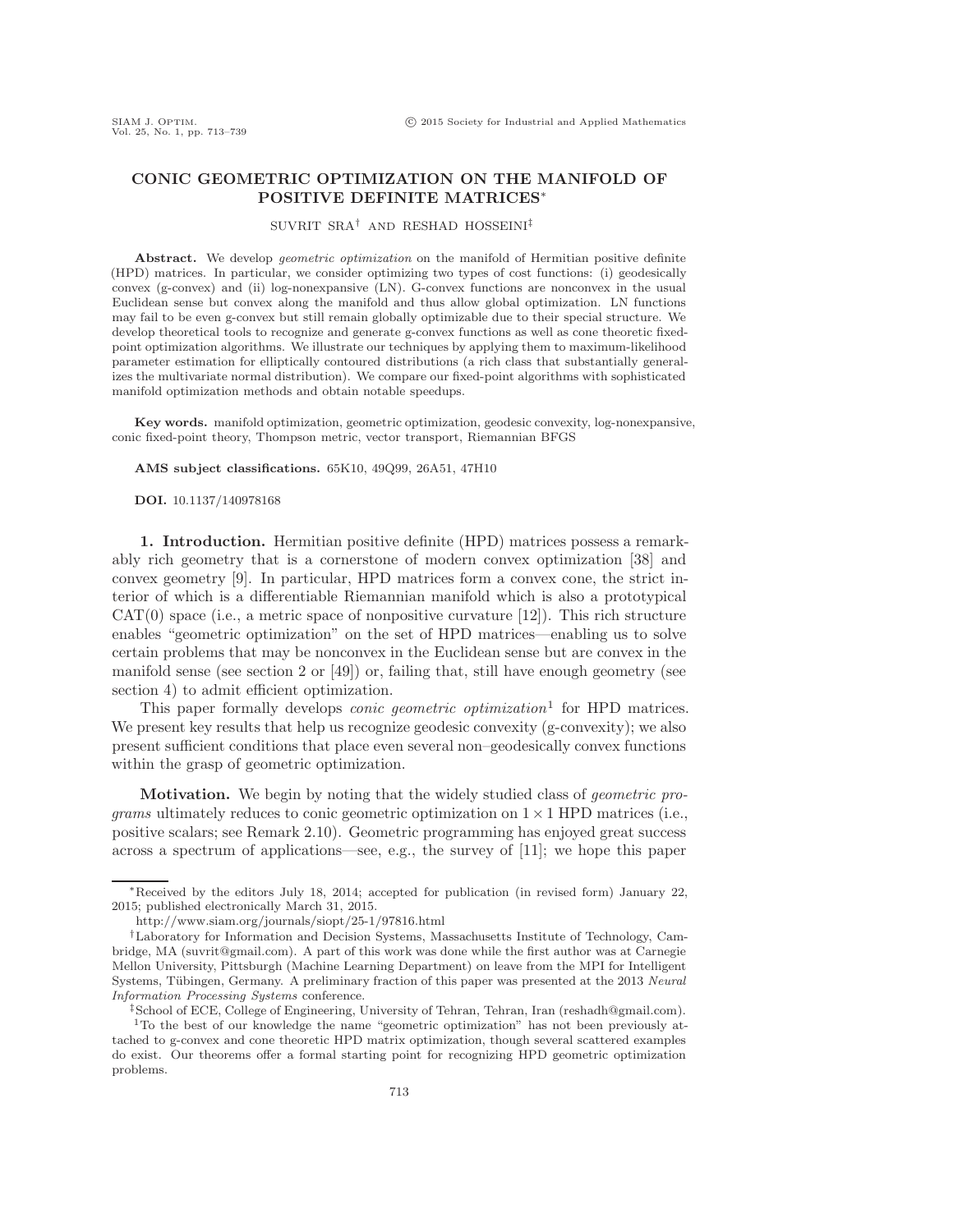helps conic geometric optimization gain wider exposure.

Perhaps the best known conic geometric optimization problem is computation of the Karcher (Fréchet) mean of a set of HPD matrices, a topic that has attracted great attention within matrix theory [\[7,](#page-25-3) [48,](#page-26-2) [8,](#page-25-4) [25\]](#page-26-3), computer vision [\[17\]](#page-25-5), radar imaging [\[41,](#page-26-4) Part II], and medical imaging [\[52,](#page-26-5) [16\]](#page-25-6); we refer the reader to the recent book [\[41\]](#page-26-4) for additional applications and references. Another basic geometric optimization problem arises as a subroutine in image search and matrix clustering [\[18\]](#page-25-7).

Conic geometric optimization problems also occur in several other areas such as statistics (covariance shrinkage) [\[15\]](#page-25-8), nonlinear matrix equations [\[31\]](#page-26-6), Markov decision processes, and more broadly in the fascinating areas of nonlinear Perron–Frobenius theory [\[32\]](#page-26-7).

As a concrete illustration of our ideas, we discuss the task of *maximum-likelihood estimate* (mle) for *elliptically contoured distributions* (ECDs) [\[13,](#page-25-9) [21,](#page-25-10) [37\]](#page-26-8); see section [5.](#page-18-0) We use ECDs to illustrate our theory not only because of their instructive value but also because of their importance in a variety of applications [\[42\]](#page-26-9).

**Outline.** The main focus of this paper is on recognizing and constructing certain structured nonconvex functions of HPD matrices. In particular, section [2](#page-1-0) studies the class of geodesically convex functions, while section [4](#page-10-0) introduces "log-nonexpansive" (LN) functions. We present a limited-memory BFGS algorithm in section [3,](#page-8-0) where we also present a derivation for the *parallel transport* which we could not find elsewhere in the literature. Even though manifold optimization algorithms apply to both classes of functions, for LN functions we advance fixed-point theory and algorithms separately in section [4.](#page-10-0) We present an application of geometric optimization in section [5,](#page-18-0) where we consider statistical inference with ECDs. Numerical results are the subject of section [6.](#page-23-0)

<span id="page-1-0"></span>**2. Geodesic convexity for HPD matrices.** Geodesic convexity (g-convexity) is a classical concept in geometry and analysis; it is used extensively in the study of Hadamard manifolds and metric spaces of *nonpositive curvature* [\[12,](#page-25-1) [43\]](#page-26-10), i.e., metric spaces having a g-convex distance function. The concept of g-convexity has been previously explored in nonlinear optimization [\[45\]](#page-26-11), but its importance and applicability in statistical applications and optimization has only recently gained more attention [\[49,](#page-26-1) [51\]](#page-26-12). It is worth noting that geometric programming [\[11\]](#page-25-2) ultimately relies on "geometric-mean" convexity [\[40\]](#page-26-13), i.e.,  $f(x^{\alpha}y^{1-\alpha}) \leq [f(x)]^{\alpha} [f(y)]^{1-\alpha}$ , which is nothing but logarithmic g-convexity on  $1 \times 1$  HPD matrices (positive scalars).

To introduce g-convexity on  $n \times n$  HPD matrices we begin by recalling some key definitions; see [\[12,](#page-25-1) [43\]](#page-26-10) for extensive details.

DEFINITION 2.1 (g-convex sets). Let  $M$  be a d-dimensional connected  $C^2$  Rie*mannian manifold.* A set  $X \subset \mathcal{M}$  is called geodesically convex if any two points of X *are joined by a geodesic lying in*  $\mathcal{X}$ *. That is, if*  $x, y \in \mathcal{X}$ *, then there exists a shortest path*  $\gamma : [0, 1] \to \mathcal{X}$  *such that*  $\gamma(0) = x$  *and*  $\gamma(1) = y$ *.* 

DEFINITION 2.2 (g-convex functions). Let  $\mathcal{X} \subset \mathcal{M}$  be a g-convex set. A function  $\phi: \mathcal{X} \to \mathbb{R}$  *is called* geodesically convex *if for any*  $x, y \in \mathcal{X}$ *, we have the inequality* 

(2.1) 
$$
\phi(\gamma(t)) \le (1-t)\phi(\gamma(0)) + t\phi(\gamma(1)) = (1-t)\phi(x) + t\phi(y),
$$

*where*  $\gamma(\cdot)$  *is the geodesic*  $\gamma : [0, 1] \to \mathcal{X}$  *with*  $\gamma(0) = x$  *and*  $\gamma(1) = y$ *.* 

**2.1. Recognizing g-convexity.** Unlike scalar g-convexity, for matrices, recognizing g-convexity is not so easy. Indeed, for scalars, a function  $f : \mathbb{R}_{++} \to \mathbb{R}$  is log-g-convex (and hence g-convex) if and only if  $\log \circ f \circ \exp$  is convex. A similar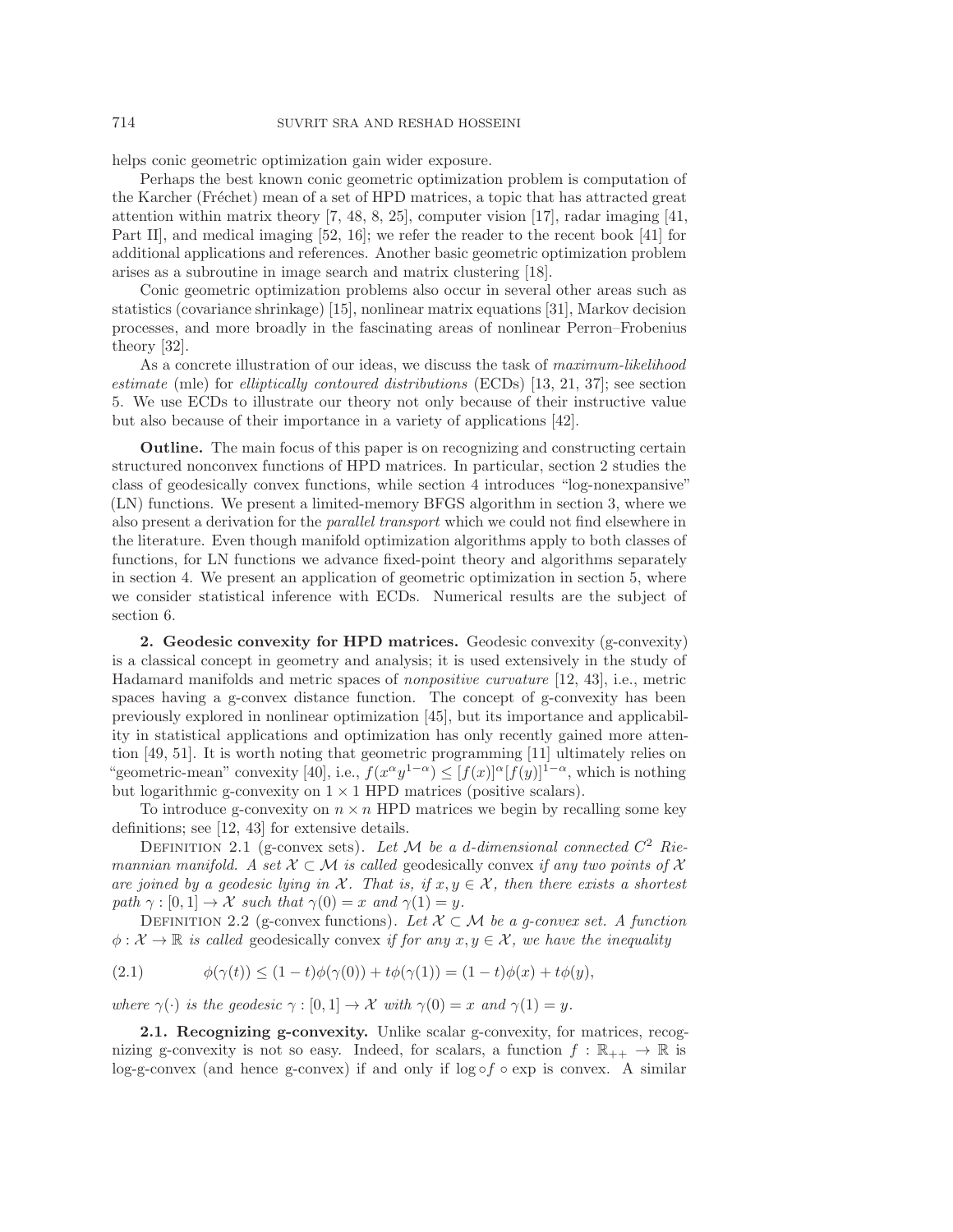characterization does not seem to exist for HPD matrices, primarily due to the noncommutativity of matrix multiplication. We develop some theory below for helping to recognize and construct g-convex functions.

To define g-convex functions on HPD matrices recall that  $\mathbb{P}_d$  is a differentiable Riemannian manifold where geodesics between points are available in closed form. Indeed, the tangent space to  $\mathbb{P}_d$  at any point can be identified with the set of Hermitian matrices, and the inner product on this space leads to a Riemannian metric on  $\mathbb{P}_d$ . At any point  $A \in \mathbb{P}_d$ , this metric is given by the differential form  $ds = \|A^{-1/2}dA^{-1/2}\|_F$ ; for  $A, B \in \mathbb{P}_d$  there is a unique geodesic path [\[6,](#page-25-11) Thm. 6.1.6]

<span id="page-2-0"></span>(2.2) 
$$
\gamma(t) = A \#_t B := A^{1/2} (A^{-1/2} B A^{-1/2})^t A^{1/2}, \quad t \in [0, 1].
$$

The midpoint of this path, namely,  $A#_{1/2}B$ , is called the *matrix geometric mean*, which is an object of great interest  $[6, 7, 25, 8]$  $[6, 7, 25, 8]$  $[6, 7, 25, 8]$  $[6, 7, 25, 8]$ ; we drop the  $1/2$  and denote it simply by  $A\#B$ . Starting from the geodesic [\(2.2\)](#page-2-0), many g-convex functions can be constructed by extending monotonic convex functions to matrices. To that end, first recall the fundamental operator inequality [\[2\]](#page-25-12) (where  $\preceq$  denotes the Löwner partial order):

<span id="page-2-2"></span>
$$
(2.3) \tA\#_t B \preceq (1-t)A + tB.
$$

<span id="page-2-1"></span>Theorem [2.3](#page-2-1) uses the operator inequality  $(2.3)$  to construct "tracial" g-convex functions.

THEOREM 2.3. Let  $h : \mathbb{R}_+ \to \mathbb{R}$  be monotonically increasing and convex; let  $\lambda: \mathbb{P}_n \to \mathbb{R}^n_+$  denote the eigenvalue map and  $\lambda^{\downarrow}(\cdot)$  its decreasingly sorted version. *Then,*  $\sum_{j=1}^{k} h(\lambda_j^{\downarrow}(\cdot))$  *is g-convex for each*  $1 \leq k \leq n$ *.* 

*Proof*. It suffices to establish midpoint convexity. Inequality [\(2.3\)](#page-2-2) implies that

<span id="page-2-4"></span>
$$
\lambda_j(A \# B) \le \lambda_j \left(\frac{A+B}{2}\right) \quad \text{for} \quad 1 \le j \le n.
$$

Since h is monotonic, for  $1 \leq k \leq n$  it follows that

(2.4) 
$$
\sum_{j=1}^k h(\lambda_j^{\downarrow}(A \# B)) \leq \sum_{j=1}^k h(\lambda_j^{\downarrow}(\frac{A+B}{2})).
$$

Lidskii's theorem [\[5,](#page-25-13) Thm. III.4.1] yields the majorization  $\lambda^{\downarrow}\left(\frac{A+B}{2}\right) \prec \frac{\lambda^{\downarrow}(A)+\lambda^{\downarrow}(B)}{2}$ , which combined with a celebrated result of  $[23]^2$  $[23]^2$  $[23]^2$  and convexity of h yields

$$
\sum_{j=1}^k h(\lambda_j^{\downarrow}(\tfrac{A+B}{2})) \leq \sum_{j=1}^k h(\tfrac{\lambda_j^{\downarrow}(A)+\lambda_j^{\downarrow}(B)}{2}) \leq \frac{1}{2}\sum_{j=1}^k h(\lambda_j^{\downarrow}(A)) + \frac{1}{2}\sum_{j=1}^k h(\lambda_j^{\downarrow}(B)).
$$

Now invoke inequality [\(2.4\)](#page-2-4) to conclude that  $\sum_{j=1}^{k} h(\lambda_j^{\downarrow}(\cdot))$  is g-convex.

*Example* 2.4. Theorem [2.3](#page-2-1) shows that the following functions are g-convex: (i)  $\phi(A) = \text{tr}(e^A);$  (ii)  $\phi(A) = \text{tr}(A^{\alpha})$  for  $\alpha \geq 1$ ; (iii)  $\lambda_1^{\downarrow}(e^A);$  (iv)  $\lambda_1^{\downarrow}(A^{\alpha})$  for  $\alpha \geq 1$ .

We now construct examples of g-convex functions different from those obtained via Theorem [2.3.](#page-2-1) Let us start with a motivating example.

<span id="page-2-5"></span>*Example* 2.5. Let  $z \in \mathbb{C}^d$ . The function  $\phi(A) := z^* A^{-1} z$  is g-convex. To prove this claim it suffices to verify midpoint convexity:  $\phi(A \# B) \leq \frac{1}{2}\phi(A) + \frac{1}{2}\phi(B)$  for

<span id="page-2-3"></span> $2$ For a more recent textbook exposition, see, e.g., [\[40,](#page-26-13) Thm. 1.5.4].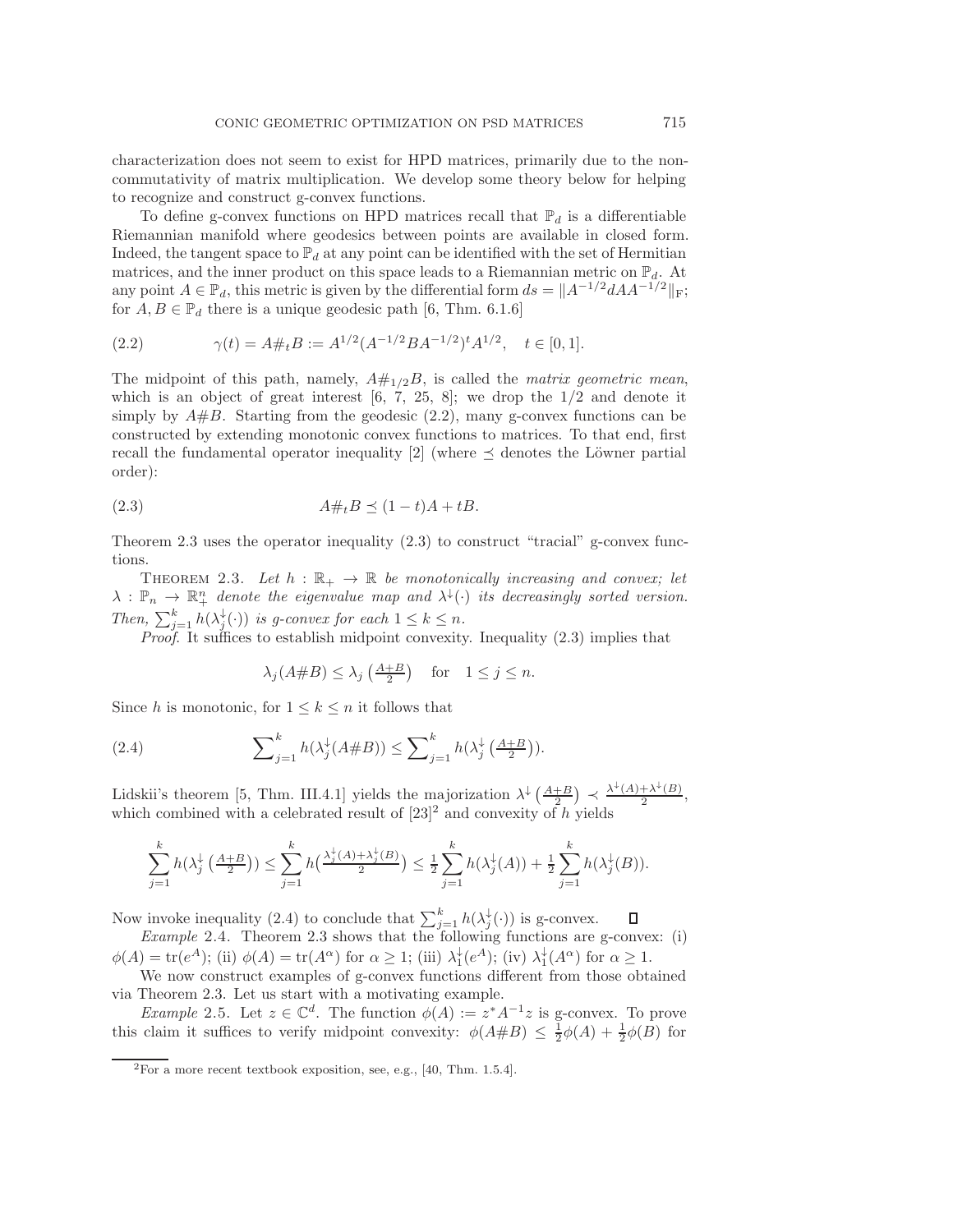$A, B \in \mathbb{P}_d$ . Since  $(A\#B)^{-1} = A^{-1}\#B^{-1}$  and  $A^{-1}\#B^{-1} \preceq \frac{A^{-1}+B^{-1}}{1-2}$  [\[6,](#page-25-11) 4.16], it follows that  $\phi(A\#B) = z^*(A\#B)^{-1}z \leq \frac{1}{2}(z^*A^{-1}z + z^*B^{-1}z) = \frac{1}{2}(\bar{\phi}(A) + \phi(B)).$ 

Below we substantially generalize this example, but first we give some background. DEFINITION 2.6 (positive linear map). A linear map  $\Phi$  from Hilbert space  $\mathcal{H}_1$  to *a Hilbert space*  $\mathcal{H}_2$  *is called* positive *if for*  $0 \leq A \in \mathcal{H}_1$ ,  $\Phi(A) \geq 0$ *. It is called* strictly positive *if*  $\Phi(A) \succ 0$  *for*  $A \succ 0$ *; finally, it is called unital if*  $\Phi(I) = I$ *.* 

<span id="page-3-0"></span>Lemma 2.7 (see [\[6,](#page-25-11) Ex. 4.1.5]). *Define the* parallel sum *of HPD matrices* A, B *as*

$$
A:B := [A^{-1} + B^{-1}]^{-1}.
$$

*Then, for any positive linear map*  $\Pi : \mathbb{P}_d \to \mathbb{P}_k$ *, we have* 

$$
\Phi(A:B) \preceq \Phi(A): \Phi(B).
$$

Building on Lemma [2.7,](#page-3-0) we are ready to state a key theorem that helps us recognize and construct g-convex functions (see Theorem [2.14,](#page-4-1) for instance). This result is by itself not new  $(e.g., it follows from the classic paper [30])$  $(e.g., it follows from the classic paper [30])$  $(e.g., it follows from the classic paper [30])$ ; due to its key importance we provide our own proof below for completeness.

<span id="page-3-3"></span>THEOREM 2.8. Let  $\Phi : \mathbb{P}_d \to \mathbb{P}_k$  be a strictly positive linear map. Then,

(2.5) 
$$
\Phi(A\#_t B) \preceq \Phi(A)\#_t \Phi(B), \qquad t \in [0,1] \quad \text{for } A, B \in \mathbb{P}_d.
$$

*Proof.* The key insight of the proof is to use the integral identity [\[3\]](#page-25-14):

<span id="page-3-1"></span>
$$
\int_0^1 \frac{\lambda^{\alpha-1} (1-\lambda)^{\beta-1}}{[\lambda a^{-1} + (1-\lambda)b^{-1}]^{\alpha+\beta}} d\lambda = \frac{\Gamma(\alpha)\Gamma(\beta)}{\Gamma(\alpha+\beta)} a^{\alpha} b^{\beta}.
$$

Using  $\alpha = 1 - t$  and  $\beta = t > 0$ , for  $C \succeq 0$  this yields the integral representation

(2.6) 
$$
C^t = \frac{\Gamma(1)}{\Gamma(t)\Gamma(1-t)} \int_0^1 \frac{\left[\lambda C^{-1} + (1-\lambda)I\right]^{-1}}{\lambda^t (1-\lambda)^{1-t}} d\lambda,
$$

where  $\Gamma$  is the usual Gamma function. Since  $A\#_tB = A^{1/2}(A^{-1/2}BA^{-1/2})^tA^{1/2}$ , using  $(2.6)$ , we may write it as

(2.7) 
$$
A\#_t B = \int_0^1 \left[ (1-\lambda)A^{-1} + \lambda B^{-1} \right]^{-1} d\mu(\lambda),
$$

 $\Box$ 

for a suitable measure  $d\mu(\lambda)$ . Applying the map  $\Phi$  to both sides of [\(2.7\)](#page-3-2) we obtain

<span id="page-3-2"></span>
$$
\Phi(A \#_t B) = \int_0^1 \Phi\left(\left[(1-\lambda)A^{-1} + \lambda B^{-1}\right]^{-1}\right) d\mu(\lambda)
$$

$$
= \int_0^1 \Phi(\bar{A} : \bar{B}) d\mu(\lambda),
$$

where  $\bar{A} = (1 - \lambda)^{-1}A$  and  $\bar{B} = \lambda^{-1}B$ . Using Lemma [2.7](#page-3-0) and the linearity of  $\Phi$ , we see

$$
\int_0^1 \Phi(\bar{A} : \bar{B}) d\mu(\lambda) \preceq \int_0^1 (\Phi(\bar{A}) : \Phi(\bar{B})) d\mu(\lambda)
$$
  
= 
$$
\int_0^1 \left[ (1 - \lambda) \Phi(A)^{-1} + \lambda \Phi(B)^{-1} \right]^{-1} d\mu(\lambda)
$$
  
= 
$$
\sum_{i=1}^{(2.7)} \Phi(A) \#_t \Phi(B),
$$

which completes the proof.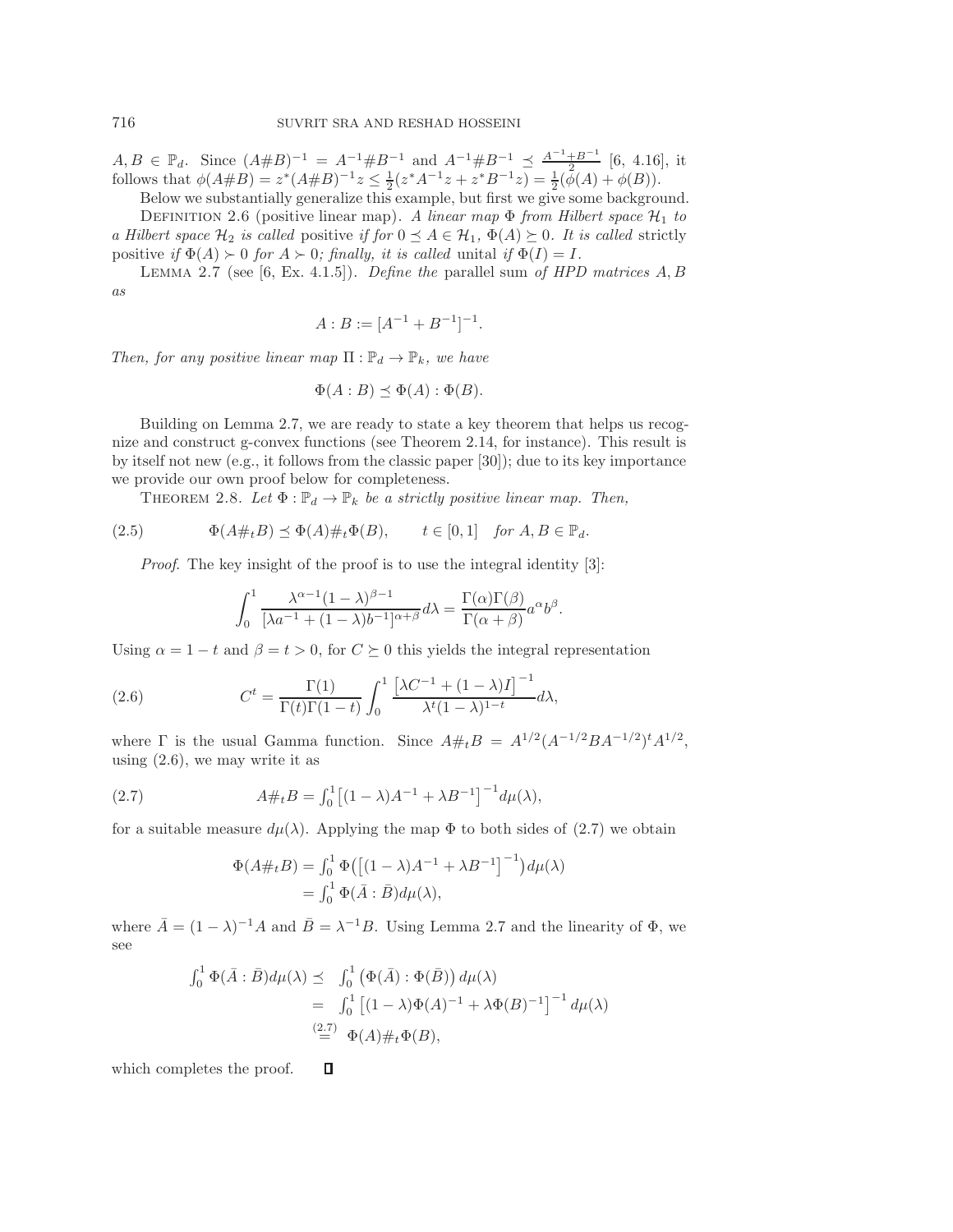<span id="page-4-2"></span>A corollary of Theorem [2.8](#page-3-3) (that subsumes Example [2.5\)](#page-2-5) follows. COROLLARY 2.9. Let  $A, B \in \mathbb{P}_d$ , and let  $X \in \mathbb{C}^{d \times k}$  have full column rank; then

(2.8) 
$$
\text{tr}\, X^*(A\#_t B)X \leq [\text{tr}\, X^*AX]^{1-t}[\text{tr}\, X^*BX]^t, \qquad t \in [0,1].
$$

*Proof.* Use the positive linear map  $A \mapsto \text{tr } X^* A X$  in Theorem [2.8.](#page-3-3)  $\Box$ 

<span id="page-4-0"></span>*Remark* 2.10. Corollary [2.9](#page-4-2) actually proves a result stronger than g-convexity: it shows *log-g-convexity*, i.e.,  $\phi(X \# Y) \leq \sqrt{\phi(X)\phi(Y)}$ , so that  $\log \phi$  is g-convex. It is easy to verify that if  $\phi_1, \phi_2$  are log-g-convex, then both  $\phi_1 \phi_2$  and  $\phi_1 + \phi_2$  are log-g-convex.

We mention now another corollary to Theorem [2.8;](#page-3-3) we note in passing that it subsumes a more complicated result of Gurvits and Samorodnitsky [\[22,](#page-25-15) Lem. 3.2].

<span id="page-4-3"></span>COROLLARY 2.11. Let  $A_i \in \mathbb{C}^{d \times k}$  with  $k \leq d$  such that  $\text{rank}([\tilde{A}_i]_{i=1}^m) = k$ ; also *let*  $B \succeq 0$ *. Then*  $\phi(X) := \log \det(B + \sum_i A_i^* X A_i)$  *is g-convex on*  $\mathbb{P}_d$ *.* 

*Proof.* By our assumption on  $A_i$  and  $B$ , the map  $\Phi = S \mapsto B + \sum_i A_i^* X A_i$ is strictly positive. Theorem [2.8](#page-3-3) implies that  $\Phi(X\#Y) = B + \sum_i A_i^*(X\#Y)A_i \preceq$  $\Phi(X)\#\Phi(Y)$ . This operator inequality is stronger than what we require. Indeed, since log det is monotonic and determinants are multiplicative, from this inequality it follows that

$$
\phi(S\#R) = \log \det \Phi(S\#R) \le \log \det(\Phi(S)\# \Phi(R))
$$
  

$$
\le \frac{1}{2} \log \det \Phi(S) + \frac{1}{2} \log \det \Phi(R) = \frac{1}{2}\phi(S) + \frac{1}{2}\phi(R).
$$

Observe that the above result extends to  $\phi(X) = \log \det (B + \int_0^\infty A_\lambda^* X A_\lambda d\mu(\lambda)),$ where  $\mu$  is some positive measure on  $(0, \infty)$ . Л

<span id="page-4-5"></span>*Remark* 2.12. Corollary [2.11](#page-4-3) may come as a surprise to some readers because  $\log \det(X)$  is well known to be concave (in the Euclidean sense), and yet  $\log \det(B +$  $A<sup>*</sup>XA$ ) turns out to be g-convex; moreover,  $log det(X)$  is g-linear, i.e., both g-convex and g-concave.

*Example* 2.13. In [\[48\]](#page-26-2) (see also [\[18,](#page-25-7) [14\]](#page-25-16)) a dissimilarity function to compare a pair of HPD matrices is studied. Specifically, for  $X, Y \succ 0$ , this function is called the S-Divergence and is defined as

<span id="page-4-4"></span>(2.9) 
$$
S(X,Y) := \log \det \left( \frac{X+Y}{2} \right) - \frac{1}{2} \log \det(X) - \frac{1}{2} \log \det(Y).
$$

Divergence [\(2.9\)](#page-4-4) proves useful in several applications [\[48,](#page-26-2) [18,](#page-25-7) [14\]](#page-25-16), and very recently its joint g-convexity (in both variables) was discovered [\[48\]](#page-26-2). Corollary [2.11](#page-4-3) along with Remark [2.12](#page-4-5) yields g-convexity of  $S(X, Y)$  in either X or Y separately.

We are now ready to state our next key g-convexity result. A similar result was obtained in [\[51\]](#page-26-12); our result is somewhat more general as it allows incorporation of positive linear maps. Moreover, our proof technique is completely different.

<span id="page-4-1"></span>THEOREM 2.14. Let  $h : \mathbb{P}_k \to \mathbb{R}$  be nondecreasing (in Löwner order) and g*convex. Let*  $r \in \{\pm 1\}$ *, and let*  $\Phi$  *be a positive linear map. Then,*  $\phi(S) = h(\Phi(S^r))$  *is g-convex.*

*Proof.* It suffices to prove midpoint g-convexity. Since  $r \in \{\pm 1\}$ ,  $(X \# Y)^r =$  $X^r \# Y^r$ . Thus, applying Theorem [2.8](#page-3-3) to  $\Phi$  and noting that h is nondecreasing it follows that

<span id="page-4-6"></span>(2.10) 
$$
h(\Phi(X \# Y)^r) = h(\Phi(X^r \# Y^r)) \le h(\Phi(X^r) \# \Phi(Y^r)).
$$

By assumption h is g-convex, so the last inequality in  $(2.10)$  yields

(2.11) 
$$
h(\Phi(X^r)\#\Phi(Y^r)) \le \frac{1}{2}h(\Phi(X^r)) + \frac{1}{2}h(\Phi(Y^r)) = \frac{1}{2}\phi(X) + \frac{1}{2}\phi(Y).
$$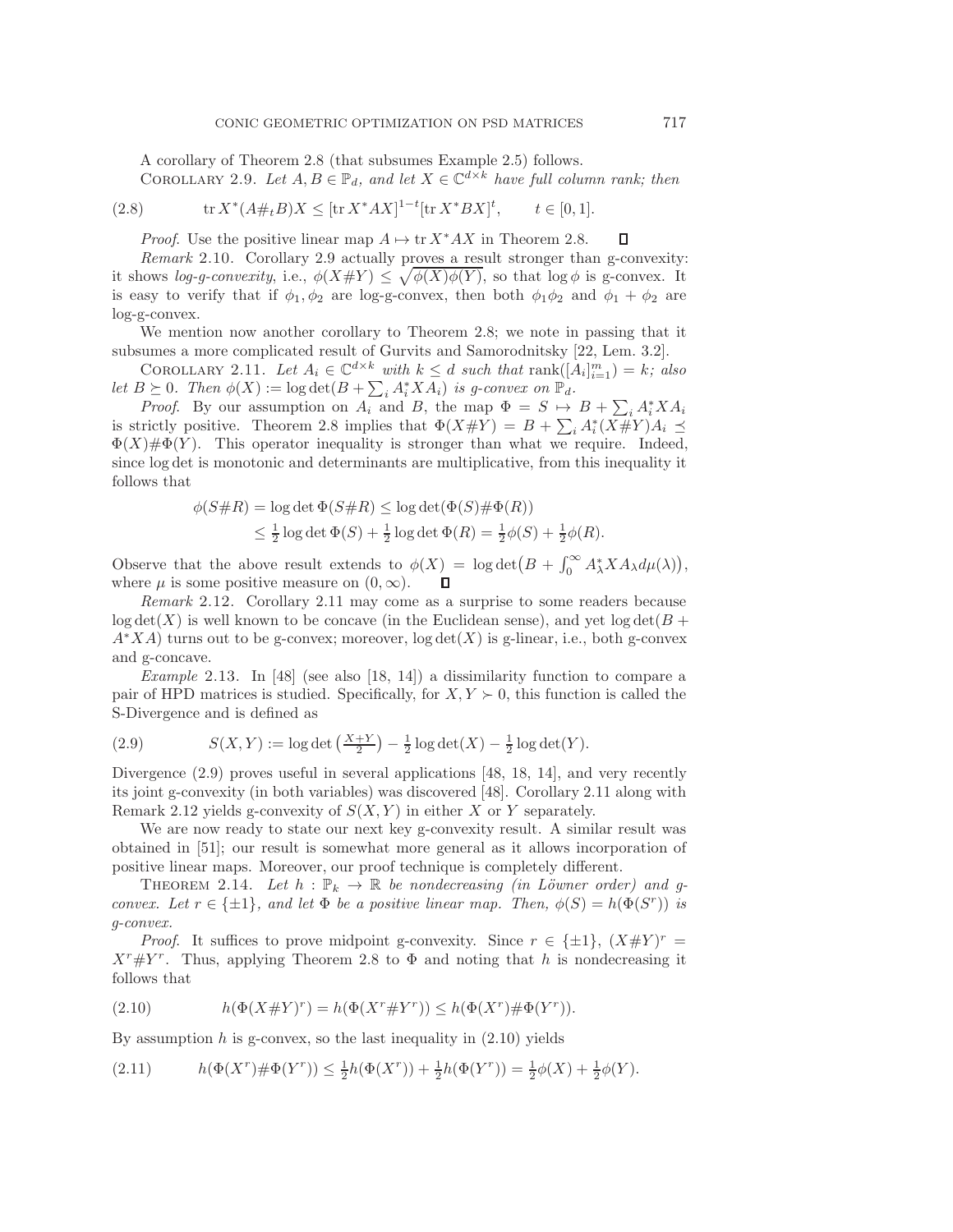$\Box$ 

Notice that if h is strictly g-convex, then  $\phi(S)$  is also strictly g-convex.

*Example* 2.15. Let  $h = \log \det(X)$  and  $\Phi(X) = B + \sum_{i} A_i^* X A_i$ . Then,  $\phi(X) =$  $\log \det(B + \sum_i A_i^* X^r A_i)$  is g-convex. With  $h(X) = \text{tr}(X^{\alpha})$  for  $\alpha \geq 1$ ,  $\text{tr}(B +$  $\sum_i A_i^* X^r A_i$ <sup>o</sup> is g-convex.

Next, Theorem [2.16](#page-5-0) presents a method for creating essentially logarithmic versions of our "tracial" g-convexity result Theorem [2.3.](#page-2-1)

<span id="page-5-0"></span>THEOREM 2.16. *If*  $\tilde{f} : \mathbb{R} \to \mathbb{R}$  *is convex, then*  $\phi(\cdot) := \sum_{i=1}^{k} f(\log \lambda_i^{\downarrow}(\cdot))$  *is gconvex for each*  $1 \leq k \leq n$ . If  $h : \mathbb{R} \to \mathbb{R}$  *is nondecreasing and convex,*  $\phi(\cdot)$  $\sum_{i=1}^{k} h(|\log \lambda(\cdot)|)$  *is g-convex for each*  $1 \leq k \leq n$ *.* 

To prove Theorem [2.16](#page-5-0) we will need the following majorization.

<span id="page-5-1"></span>LEMMA 2.17. Let  $\prec_{\text{log}}$  denote the log-majorization *order; i.e., for*  $x, y \in \mathbb{R}_{++}^n$  or*dered nonincreasingly, we say*  $x \prec_{\log} y$  if  $\prod_{i=1}^{n-1} x_i \le \prod_{i=1}^{n-1} y_i$  and  $\prod_{i=1}^{n} x_i = \prod_{i=1}^{n} y_i$ . *Then, for*  $A, B \in \mathbb{P}_n$  *and*  $t \in [0, 1]$ *, we have the log-majorization between the eigenvalues:*

$$
\lambda(A \#_t B) \prec_{\log} \lambda(A^{1-t} B^t) \prec_{\log} \lambda(A^{1-t}) \lambda(B^t).
$$

*Proof.* The first majorization follows from a recent result of [\[35\]](#page-26-16). The second follows easily from  $\lambda_1(AB) \leq \sigma_1(AB) \leq \sigma_1(A)\sigma_1(B) = \lambda_1(A)\lambda_1(B)$  (the final equality holds since  $A, B \in \mathbb{P}_n$ ). Apply this inequality to the antisymmetric (Grassmann) exterior product  $\wedge^k(AB)$ , since  $\sigma_1(\wedge^k(AB)) = \prod_{j=1}^k \sigma_j(AB)$  (see, e.g., [\[5,](#page-25-13) I; IV.2]); then we obtain  $\lambda_1(\wedge^k(AB)) \leq \sigma_1(\wedge^k(AB))$ . Now set  $A \leftarrow A^{1-t}, B \leftarrow B^t$ , and use the multiplicativity  $\wedge^k(AB) = \wedge^k A \wedge^k B$  to complete the proof.  $\Box$ 

*Proof*. (See Theorem [2.16.](#page-5-0)) From Lemma [2.17](#page-5-1) we have the majorization

<span id="page-5-3"></span><span id="page-5-2"></span>
$$
\lambda(A \#_t B) \prec_{\log} \lambda(A^{1-t} B^t) \prec_{\log} \lambda(A^{1-t}) \lambda(B^t);
$$

on taking logarithms, this majorization may be written equivalently as

(2.12) 
$$
\log \lambda(A \#_t B) \prec (1-t) \log \lambda(A) + t \log \lambda(B).
$$

Applying a classical result of [\[23\]](#page-26-14) on majorization under convex functions, from [\(2.12\)](#page-5-2) we obtain the inequality

$$
\phi(A\#_t B) = \sum_{i=1}^k f(\log \lambda_i (A\#_t B)) \le \sum_{i=1}^k f((1-t)\log \lambda_i (A) + t \log \lambda_i (B))
$$
  

$$
\le (1-t) \sum_{i=1}^k f(\log \lambda_i (A)) + t \sum_{i=1}^k f(\log \lambda_i (B))
$$
  

$$
= (1-t)\phi(A) + t\phi(B).
$$

Applying the Ky–Fan norm  $\sum_{i=1}^{k} \sigma_i(\cdot)$ , that is, the sum of top-k singular values, to  $(2.12)$ , we obtain the weak majorization (see, e.g., [\[5,](#page-25-13) II] for more on majorization) (2.13)

$$
\sigma(\log A \#_t B) \prec_w \sigma [(1-t)\log \lambda(A) + t\log \lambda(B)] \prec_w (1-t)\sigma(\log A) + t\sigma(\log B).
$$

<span id="page-5-4"></span>Since h is monotone and convex, [\(2.13\)](#page-5-3) yields g-convexity of  $\sum_{i=1}^{k} h(|\log \lambda_i(\cdot)|)$ .  $\Box$ 

COROLLARY 2.18. Let  $\Phi : \mathbb{R}^n \to \mathbb{R}_+$  be a symmetric gauge function (i.e.,  $\Phi$  is *a norm invariant to permutation and sign changes). Also, let*  $X \in GL_n(\mathbb{C})$ . Then,  $\Phi(\sigma(\log(X^*AX))$  *is q-convex.* 

*Proof.* Note that  $X^*(A \# B)X = (X^*AX) \# (X^*BX)$ ; now apply Theorem [2.16.](#page-5-0)  $\Box$ 

*Example* 2.19. Consider  $\delta_R(A, X) := ||\log(X^{-1/2}AX^{-1/2})||_F$  the Riemannian distance between  $A, X \in \mathbb{P}_d$  (see [\[6,](#page-25-11) Ch. 6]). Since  $\|\log \lambda (X^{-1/2}AX^{-1/2})\|_2 =$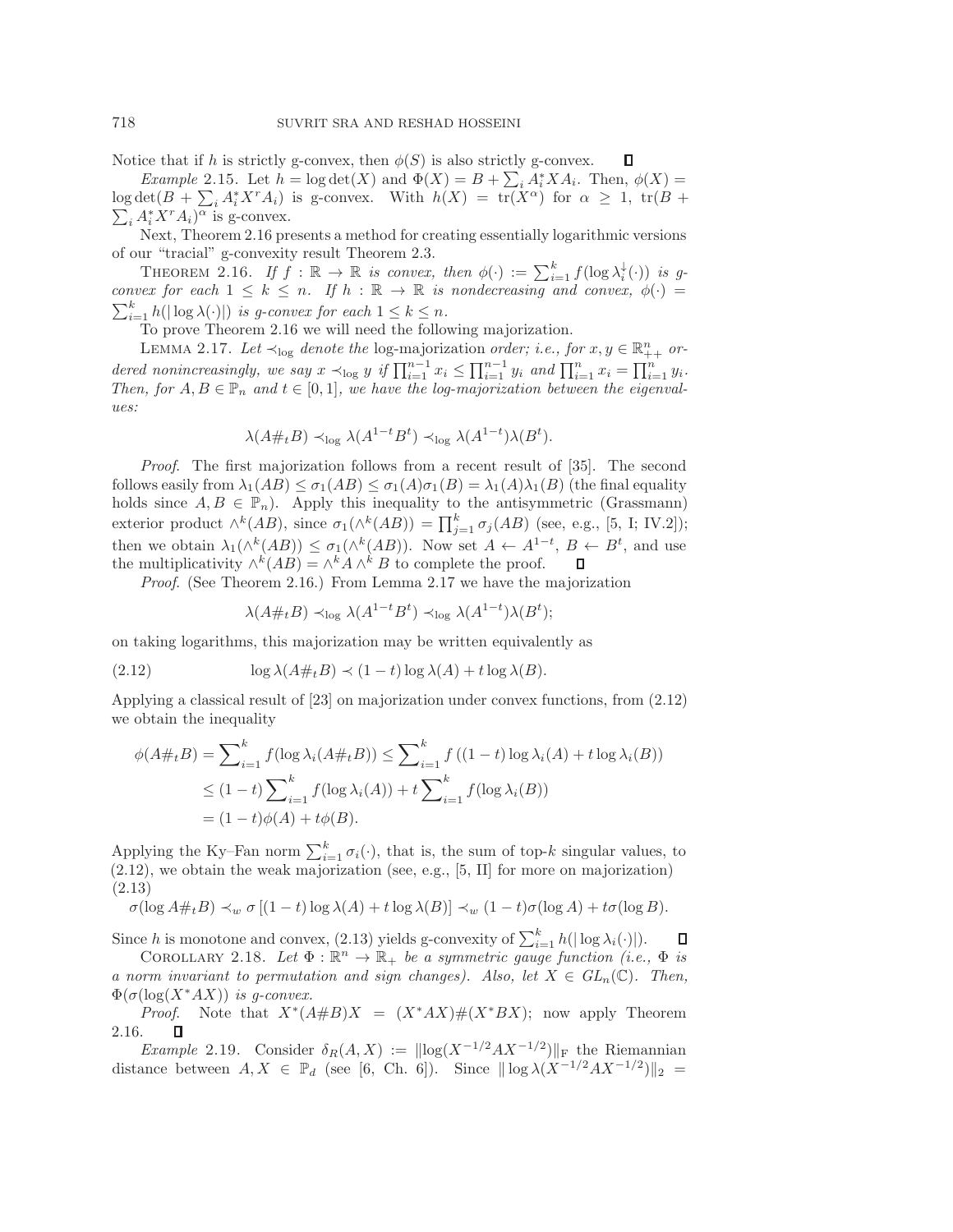$\|\sigma(\log X^{-1/2}AX^{-1/2})\|_2$ , it follows from Corollary [2.18](#page-5-4) that  $A \mapsto \delta_R(A, X)$  is g-convex (see also [\[6,](#page-25-11) Cor. 6.1.11]).

This immediately shows that the computations of the Fréchet (Karcher) mean and median of HPD matrices (also known as geometric mean and median of HPD matrices, respectively) are g-convex optimization problems; formally, these problems are given by

$$
\min_{X \succ 0} \sum_{i=1}^{m} w_i \delta_R(X, A_i) \qquad \text{(geometric median)},
$$
\n
$$
\min_{X \succ 0} \sum_{i=1}^{m} w_i \delta_R^2(X, A_i) \qquad \text{(geometric mean)},
$$

where  $\sum_i w_i = 1, w_i \ge 0$ , and  $A_i \succ 0$  for  $1 \le i \le m$ . The latter problem has received great interest in the literature [\[36,](#page-26-17) [6,](#page-25-11) [7,](#page-25-3) [48,](#page-26-2) [8,](#page-25-4) [25,](#page-26-3) [41\]](#page-26-4), and its optimal solution is unique owing to the (strict) g-convexity of its objective. The former problem is less well known but in some cases proves more favorable [\[4,](#page-25-17) [41\]](#page-26-4); again, despite the nonconvexity of the objective, its g-convexity ensures that every local solution is global.

We conclude this section by using Lemma [2.17](#page-5-1) to prove the following log-convexity analogue to Theorem [2.16](#page-5-0) (cf. the scalar case studied in [\[39,](#page-26-18) Prop. 2.4]).

<span id="page-6-0"></span>THEOREM 2.20. Let  $f(x) = \sum_{j\geq 0} a_j x^j$  be real analytic with  $a_j \geq 0$  for  $j \geq 0$ *and radius of convergence* R. Then,  $\phi(\cdot) = \prod_{i=1}^{k} f(\lambda_i(\cdot))$  *is log-g-convex on matrices with spectrum in* (0, R)*.*

*Proof.* It suffices to verify that  $\log \phi(A \# B) \leq \frac{1}{2} \log \phi(A) + \frac{1}{2} \log \phi(B)$ . Since  $f' \geq 0$ , we have

$$
\phi(A\#B) = \prod_{i=1}^{k} f(\lambda_i(A\#B)) \le \prod_{i=1}^{k} f(\lambda_i^{1/2}(A)\lambda_i^{1/2}(B)) \qquad \text{(using Lemma 2.17)}
$$

$$
\le \prod_{i=1}^{k} \sqrt{f(\lambda_i(A))} \sqrt{f(\lambda_i(B))} \qquad \text{(Cauchy–Schwarz on power-series of } f)
$$

$$
= \sqrt{\phi(A)} \sqrt{\phi(B)}.
$$

Taking logarithms, we see that  $\phi(\cdot)$  is log-g-convex (and hence also g-convex).  $\Box$ 

*Example* 2.21. Some examples of f that satisfy the conditions of Theorem [2.20](#page-6-0) are exp, sinh on  $(0, \infty)$ ,  $-\log(1-x)$  and  $(1+x)/(1-x)$  on  $(0, 1)$ ; see [\[39\]](#page-26-18) for more examples.

**2.2. Multivariable g-convexity.** We now describe an extension of g-convexity to multiple matrices; a two-variable version was also partially explored in [\[49,](#page-26-1) [51\]](#page-26-12), though under a different name. We begin our multivariable extension by recalling a few basic properties of the Kronecker product [\[34\]](#page-26-19).

<span id="page-6-1"></span>LEMMA 2.22. Let  $A \in \mathbb{R}^{m \times n}$ ,  $B \in \mathbb{R}^{p \times q}$ . Then,  $A \otimes B := [a_{ij}B] \in \mathbb{R}^{mp \times nq}$ *satisfies the following:*

- (i)  $(A \otimes B)^* = A^* \otimes B^*$ .
- (ii)  $(A \otimes B)^{-1} = A^{-1} \otimes B^{-1}$ .
- (iii) *Assuming that the respective products exist,*

$$
(2.14) \qquad (AC \otimes BD) = (A \otimes B)(C \otimes D).
$$

- (iv)  $A \otimes (B \otimes C) = (A \otimes B) \otimes C$ .
- (v) *If*  $A = UD_1U^*$  *and*  $B = VD_2V^*$ *, then*  $(A \otimes B) = (U \otimes V)(D_1 \otimes D_2)(U \otimes V)^*$ *.*
- (vi) Let  $A, B \succeq 0$  and  $t \in \mathbb{R}$ ; then

<span id="page-6-2"></span>
$$
(2.15) \qquad (A \otimes B)^t = A^t \otimes B^t.
$$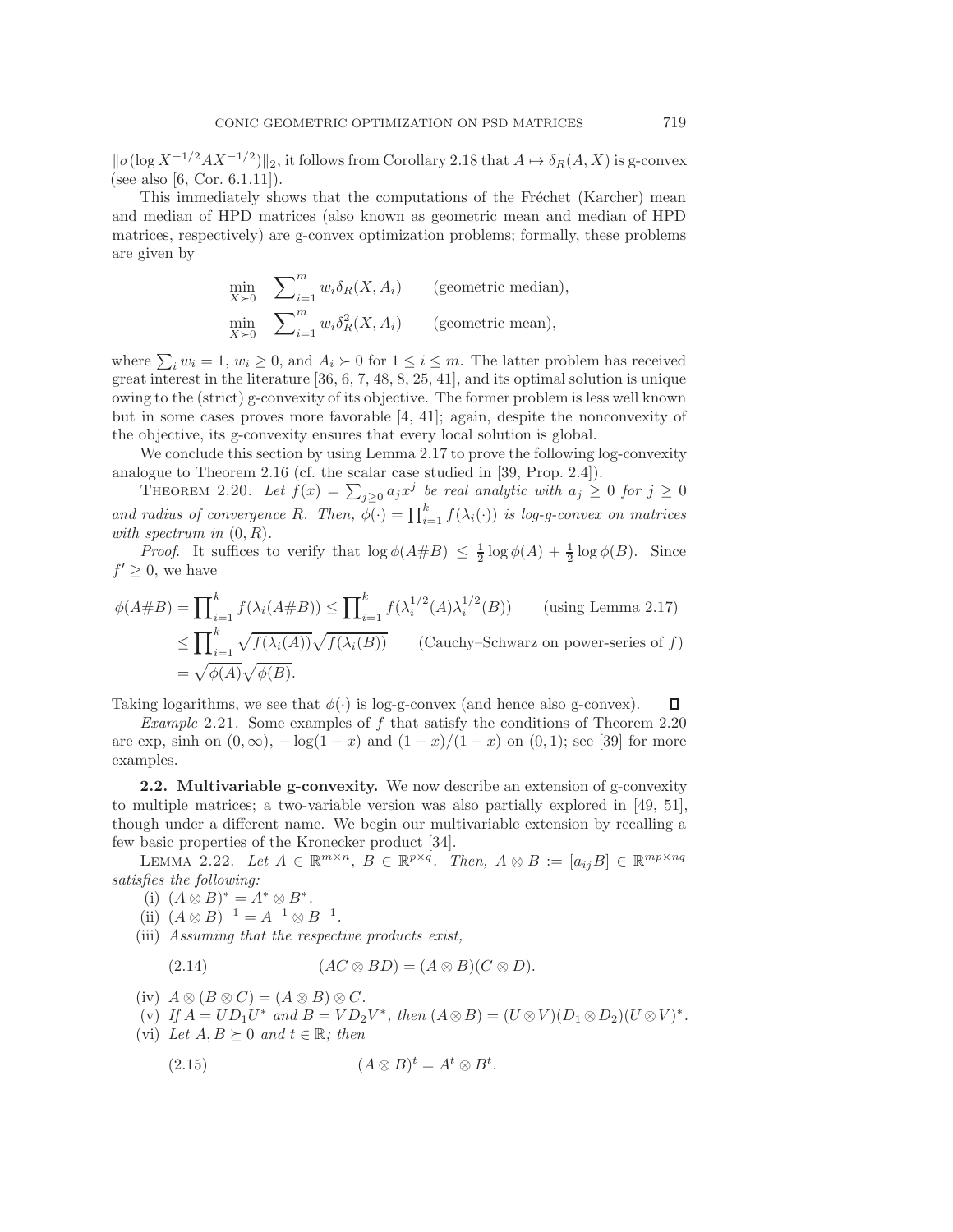(vii) *If*  $A \succeq B$  *and*  $C \succeq D$ *, then*  $(A \otimes C) \succeq (B \otimes D)$ *.* 

*Proof.* Identities (i)–(iii) are classic; (v) follows easily from (i) and (iv), while (vi) and (vii) follow from (v); and (vii) is an easy exercise.  $\Box$ 

<span id="page-7-0"></span>We will need the following easy but key result on tensor products of geometric means.

LEMMA 2.23. Let  $A, B \in \mathbb{P}_{d_1}$  and  $C, D \in \mathbb{P}_{d_2}$ . Then,

$$
(2.16) \qquad (A \# B) \otimes (C \# D) = (A \otimes C) \# (B \otimes D).
$$

*Proof.* Denote  $\gamma(X, Y) := (X^{-1/2}Y X^{-1/2})^{1/2}$ . Observe that

$$
\gamma(A,B) \otimes \gamma(C,D) = (A^{-1/2}BA^{-1/2})^{1/2} \otimes (C^{-1/2}DC^{-1/2})^{1/2}
$$
  
= 
$$
[(A^{-1/2}BA^{-1/2}) \otimes (C^{-1/2}DC^{-1/2})]^{1/2}
$$
  
= 
$$
[(A \otimes C)^{-1/2}(B \otimes D)(A \otimes C)^{-1/2}]^{1/2}
$$
  
= 
$$
\gamma(A \otimes C, B \otimes D),
$$

where the second equality follows from Lemma [2.22\(](#page-6-1)iii), while the third follows from Lemma  $2.22(ii)$ , (iii), and (vi). A similar manipulation then shows that

<span id="page-7-1"></span>
$$
(A \# B) \otimes (C \# D) = (A^{1/2} \gamma(A, B) A^{1/2}) \otimes (C^{1/2} \gamma(C, D) C^{1/2})
$$
  
=  $(A^{1/2} \otimes C^{1/2}) (\gamma(A, B) \otimes \gamma(C, D)) (A^{1/2} \otimes C^{1/2})$   
=  $(A \otimes C)^{1/2} (\gamma(A, B) \otimes \gamma(C, D)) (A \otimes C)^{1/2}$   
=  $(A \otimes C)^{1/2} \gamma(A \otimes C, B \otimes D) (A \otimes C)^{1/2}$   
=  $(A \otimes C) \# (B \otimes D),$ 

 $\Box$ which concludes the proof.

Lemma [2.23](#page-7-0) inductively extends to the multivariable case, so that

(2.17) 
$$
\bigotimes_{i=1}^{m} (A_i \# B_i) = (\bigotimes_{i=1}^{m} A_i) \# (\bigotimes_{i=1}^{m} B_i).
$$

Using identity [\(2.17\)](#page-7-1), we thus obtain the following multivariate analogue to Theorem [2.16.](#page-5-0)

THEOREM 2.24. Let h be an increasing convex function on  $\mathbb{R}_+ \to \mathbb{R}$ . Then, the  $map \prod_{i=1}^m \text{tr } h(X_i)$  *is jointly g-convex; i.e.*,  $\text{tr } h(\bigotimes_{i=1}^m X_i)$  *is g-convex in its variables.* 

*Proof.* Let  $(A_1, B_1), \ldots, (A_m, B_m)$  be pairs of HPD matrices of arbitrary sizes (such that, for each i,  $A_i$  and  $B_i$  are of the same size). Let j index the eigenvalues of the tensor product  $\bigotimes_{i=1}^{m} (A_i \# B_i)$ . Then, starting with identity [\(2.17\)](#page-7-1), we obtain

$$
\lambda_{j} [\bigotimes_{i=1}^{m} (A_{i} \# B_{i})] = \lambda_{j} [(\bigotimes_{i=1}^{m} A_{i}) \# (\bigotimes_{i=1}^{m} B_{i})] \leq \frac{1}{2} \lambda_{j} [\bigotimes_{i=1}^{m} A_{i} + \bigotimes_{i=1}^{m} B_{i}],
$$
  
\n
$$
\text{tr } h (\bigotimes_{i=1}^{m} (A_{i} \# B_{i}) ) = \sum_{j} h (\lambda_{j} [\bigotimes_{i=1}^{m} (A_{i} \# B_{i})]) \leq \sum_{j} h (\frac{1}{2} \lambda_{j} [\bigotimes_{i=1}^{m} A_{i} + \bigotimes_{i=1}^{m} B_{i}])
$$
  
\n
$$
\leq \frac{1}{2} \sum_{j} h (\lambda_{j} (\bigotimes_{i=1}^{m} A_{i})) + \frac{1}{2} \sum_{j} h (\lambda_{j} (\bigotimes_{i=1}^{m} B_{i}))
$$
  
\n
$$
= \frac{1}{2} \text{tr } h (\bigotimes_{i=1}^{m} A_{i}) + \frac{1}{2} \text{tr } h (\bigotimes_{i=1}^{m} B_{i})
$$
  
\n
$$
= \frac{1}{2} \prod_{i=1}^{m} \text{tr } h(A_{i}) + \frac{1}{2} \prod_{i=1}^{m} \text{tr } h(B_{i}),
$$

which shows the desired multivariable g-convexity of the map  $tr h(\bigotimes_{i=1}^{m} X_i)$ .  $\Box$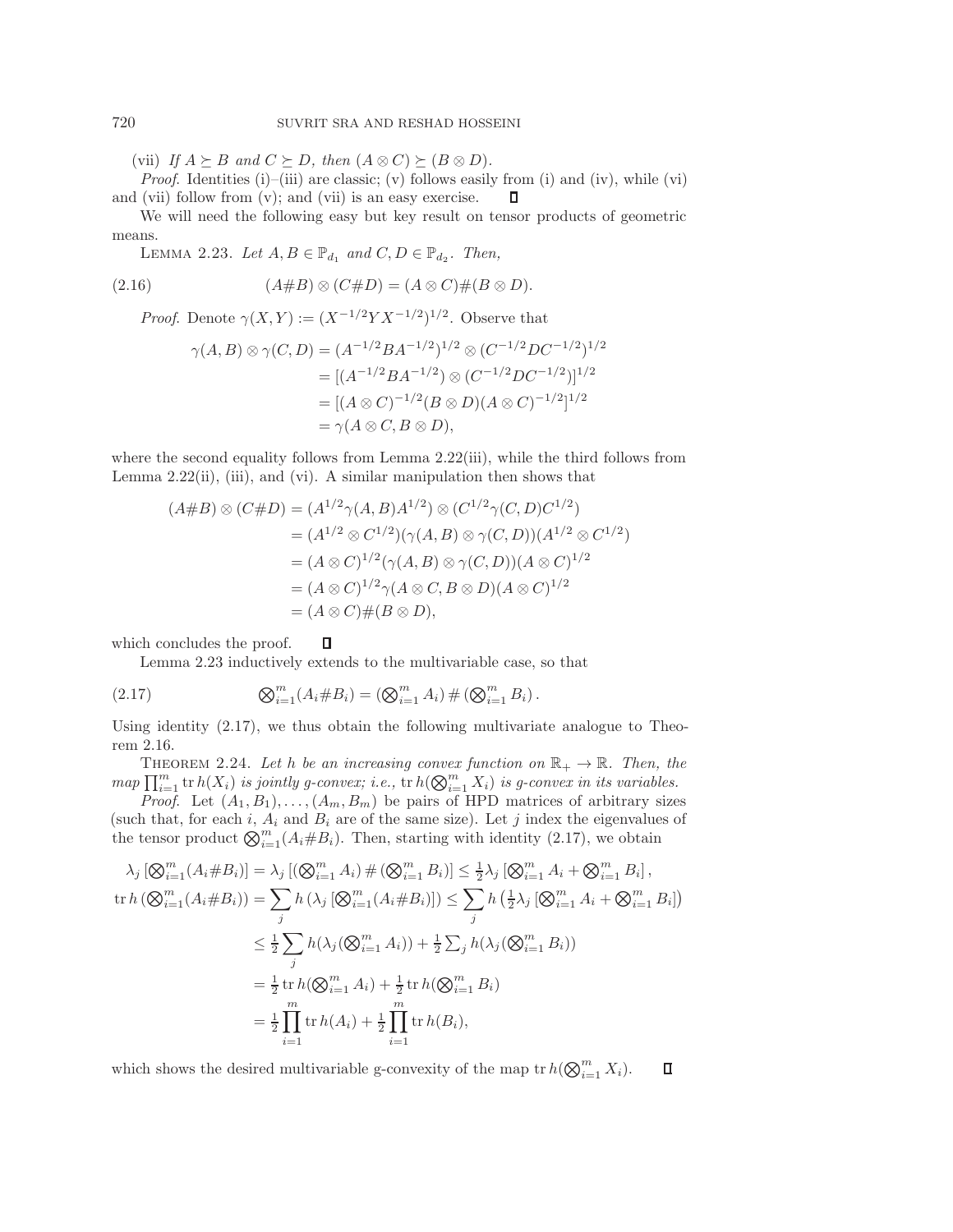<span id="page-8-2"></span>Again, using [\(2.17\)](#page-7-1) we obtain the following multivariate analogue to Theorem [2.8.](#page-3-3) THEOREM 2.25. Let  $(X_1, Y_1), \ldots, (X_m, Y_m)$  be pairs of HPD matrices of arbitrary *sizes (such that, for each i,*  $X_i$  *and*  $Y_i$  *are of the same size). Let*  $\Phi_i : \mathcal{H}_i \to \mathcal{H}'_i$  *be a positive linear map for each* i*, and let* Φ *be the* positive multilinear map *defined by*  $\Phi \equiv \otimes_{i=1}^m A_i \mapsto \otimes_{i=1}^m \Phi_i(A_i)$ *. Then,* 

$$
(2.18) \t\t \Phi(\otimes_{i=1}^m (X_i \# Y_i)) \preceq \Phi(\otimes_i X_i) \# \Phi(\otimes_i Y_i).
$$

*Proof*. Expanding the definition of Φ, we have

<span id="page-8-1"></span>
$$
\Phi(\bigotimes_i (X_i \# Y_i)) = \bigotimes_i \Phi_i(X_i \# Y_i) \preceq \bigotimes_i [\Phi_i(X_i) \# \Phi_i(Y_i)]
$$
  
= 
$$
[\bigotimes_i \Phi_i(X_i)] \# [\bigotimes_i \Phi_i(Y_i)] = \Phi(\bigotimes_i X_i) \# \Phi(\bigotimes_i Y_i).
$$

The operator inequality [\(2.18\)](#page-8-1) then follows upon invoking Theorem [2.8](#page-3-3) and Lemma  $2.22$ (viii). Л

Building on Theorem [2.25,](#page-8-2) we also derive a generalization to Theorem [2.14.](#page-4-1)

THEOREM 2.26. Let  $h : \otimes_i \mathcal{H}'_i \to \mathbb{R}$  be nondecreasing (in Löwner order) and *g*-convex. Let  $r_i \in \{\pm 1\}$ , and let  $\Phi : \otimes_i \mathcal{H}_i \to \otimes_i \mathcal{H}'_i$  be a strictly positive multilinear *map.* Then,  $\phi(X_1, \ldots, X_m) = (h \circ \Phi)(\bigotimes_i X_i^{r_i})$  is jointly g-convex (i.e., g-convex in  $X_1,\ldots,X_m$ ).

*Proof.* Since  $\phi$  is continuous, it suffices to establish midpoint g-convexity.

$$
(h \circ \Phi)(\bigotimes_i (X_i \# Y_i)^{r_i}) = (h \circ \Phi)(\bigotimes_i (X_i^{r_i} \# Y_i^{r_i}))
$$
  
\n
$$
\leq h(\Phi(\bigotimes_i X_i^{r_i}) \# \Phi(\bigotimes_i Y_i^{r_i}))
$$
  
\n
$$
\leq \frac{1}{2} ((h \circ \Phi)(\bigotimes_i X_i^{r_i}) + (h \circ \Phi)(\bigotimes_i Y_i^{r_i}))
$$
  
\n
$$
= \frac{1}{2} (\phi(X_1, \dots, X_m) + \phi(Y_1, \dots, Y_m)).
$$

Since h is nondecreasing, using Theorem [2.25](#page-8-2) the first inequality follows. The second one follows as  $h$  is g-convex, which completes the proof. П

Using identities  $(2.15)$  and  $(2.17)$  with Lemma [2.17,](#page-5-1) we obtain the following logmajorizations.

PROPOSITION 2.27. Let  $(A_i, B_i)_{i=1}^m$  be pairs of HPD matrices of compatible sizes. *Then,*

<span id="page-8-3"></span>
$$
\lambda(\bigotimes_{i=1}^{m} A_{i} \#_{t} B_{i}) \prec_{\text{log}} \lambda([\bigotimes_{i=1}^{m} A_{i}]^{1-t} [\bigotimes_{i=1}^{m} B_{i}]^{t}), \qquad t \in [0, 1],
$$
  

$$
\lambda([\bigotimes_{i=1}^{m} A_{i}]^{1-t} [\bigotimes_{i=1}^{m} B_{i}]^{t}) \prec_{\text{log}} \lambda[\bigotimes_{i=1}^{m} A_{i}^{1-t}] \lambda[\bigotimes_{i=1}^{m} B_{i}^{t}].
$$

<span id="page-8-4"></span>Proposition [2.27](#page-8-3) grants us the following multivariate analogue to Theorem [2.16.](#page-5-0) THEOREM 2.28. *If*  $f : \mathbb{R} \to \mathbb{R}$  *is convex, then*  $\phi(\cdot) := \sum_{j=1}^{k^{\infty}} f(\log \lambda_j(\bigotimes_{i=1}^{m} X_i))$ *is g-convex on*  $\{X_i \in \mathbb{P}_n\}_{i=1}^m$  *for each*  $1 \leq k \leq n$  *. If*  $h : \mathbb{R} \to \mathbb{R}$  *is nondecreasing and convex, then*  $\phi(\cdot) = \sum_{j=1}^k h(|\log \lambda_j(\otimes_{i=1}^m X_i)|)$  *is g-convex for*  $1 \leq k \leq n$ *.* 

Theorem [2.28](#page-8-4) brings us to the end of our theoretical results on recognizing and constructing g-convex functions. We are now ready to devote our attention to optimization algorithms. In particular, we first discuss manifold optimization [\[1\]](#page-25-18) techniques in section [3.](#page-8-0) Then, in section [4](#page-10-0) we introduce a special class of functions that overlaps with g-convex functions, but not entirely, and admits simpler "conic fixedpoint" algorithms.

<span id="page-8-0"></span>**3. Manifold optimization for g-convex functions.** Since  $\mathbb{P}_d$  is a smooth manifold, we can use optimization techniques based on exploiting smooth manifold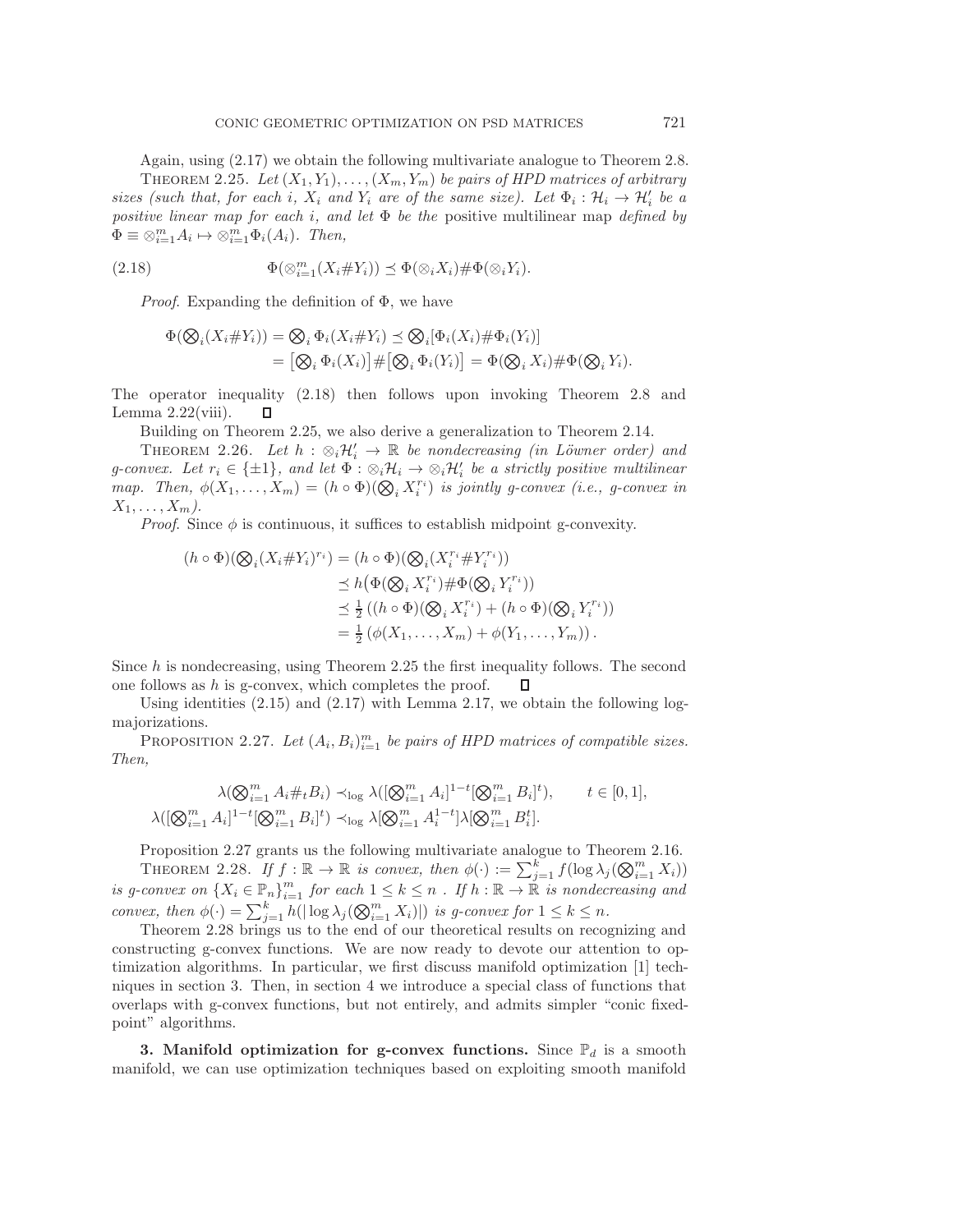structure. In addition to common concepts such as tangent vectors and derivatives along manifolds, different optimization methods need a subset of new definitions and explicit expressions for inner products, gradients, retractions, vector transport, and Hessians [\[1,](#page-25-18) [24\]](#page-26-20).

Since  $\mathbb{P}_d$  can be viewed as a submanifold of the Euclidean space  $\mathbb{R}^{2d^2}$ , most of the concepts of importance to our study can be defined by using the embedding structure of Euclidean space. The tangent space at any point is the space  $\mathbb{H}_d$  of  $d \times d$  Hermitian matrices. The derivative of a function on the manifold in any direction in the tangent space is simply the embedded Euclidean derivative in that direction.

For several optimization algorithms, two different inner product formulations were tested in [\[25\]](#page-26-3) for  $\mathbb{P}_d$ . The authors observed that the intrinsic inner product leads to the best convergence speed for the tested algorithms. We too observed that the intrinsic inner product yields more than a hundred times faster convergence for our algorithms compared to the induced inner product of Euclidean space. The *intrinsic inner product* of two tangent vectors at point X on the manifold is given by

<span id="page-9-0"></span>(3.1) 
$$
g_X(\eta, \xi) = \text{tr}(\eta X^{-1} \xi X^{-1}), \qquad \eta, \xi \in \mathbb{H}_d.
$$

This intrinsic inner product leads to geodesics of the form [\(2.2\)](#page-2-0). Now that we have set up an inner product tensor, we can define the gradient direction as the direction of the maximum change. The inner product between the gradient vector and a vector in the tangent space is equal to the gradient of the function in that direction. If  $\operatorname{grad}^H f(X) = \frac{1}{2}(\operatorname{grad} f(X) + (\operatorname{grad} f(X))^*)$  is the Hermitian part of Euclidean gradient, then the gradient in intrinsic metric is given by

$$
\operatorname{grad}^{\mathrm{HPD}} f(X) = X \operatorname{grad}^{\mathrm{H}} f(X) X.
$$

The simplest gradient descent approach, namely, steepest descent, also needs the notion of projection of a vector in the tangent space onto a point on the manifold. Such a projection is called *retraction*. If the manifold is Riemannian, a particular retraction is the exponential map, i.e., moving along a geodesic. If the inner product is the induced inner product of the manifold, then the retraction is normal retraction on the Euclidean space which is obtained by summing the point on the manifold and the vector on the tangent space. The intrinsic inner product of [\(3.1\)](#page-9-0) of the Riemannian manifold leads to the following exponential map:

<span id="page-9-1"></span>(3.2) 
$$
R_X^{\text{HPD}}(\xi) = X^{1/2} \exp(X^{-1/2} \xi X^{-1/2}) X^{1/2}, \quad \xi \in \mathbb{H}_d.
$$

From a numerical perspective, our experiments revealed that the following equivalent representation of the retraction [\(3.2\)](#page-9-1) gives the best computational speed:

(3.3) 
$$
R_X^{\text{HPD}}(\xi) = X \exp(X^{-1}\xi), \qquad \xi \in \mathbb{H}_d.
$$

Definitions of the gradient and retraction suffice for implementing steepest descent on  $\mathbb{P}_d$ . For approaches such as conjugate gradients or quasi-Newton methods, we need to relate the tangent vector at one point to the tangent vector at another point, i.e., we need to define *vector transport*. A special case of vector transport on a Riemannian manifold is parallel transport: for the induced Euclidean metric, parallel transport is simply the identity map. In order to compute the parallel transport one first needs to compute the *Levi-Civita connection*. This connection is a way to compute directional derivatives of vector fields. It is a map from the Cartesian product of tangent bundles to the tangent bundle:

$$
\nabla: T\mathcal{M} \times T\mathcal{M} \to T\mathcal{M},
$$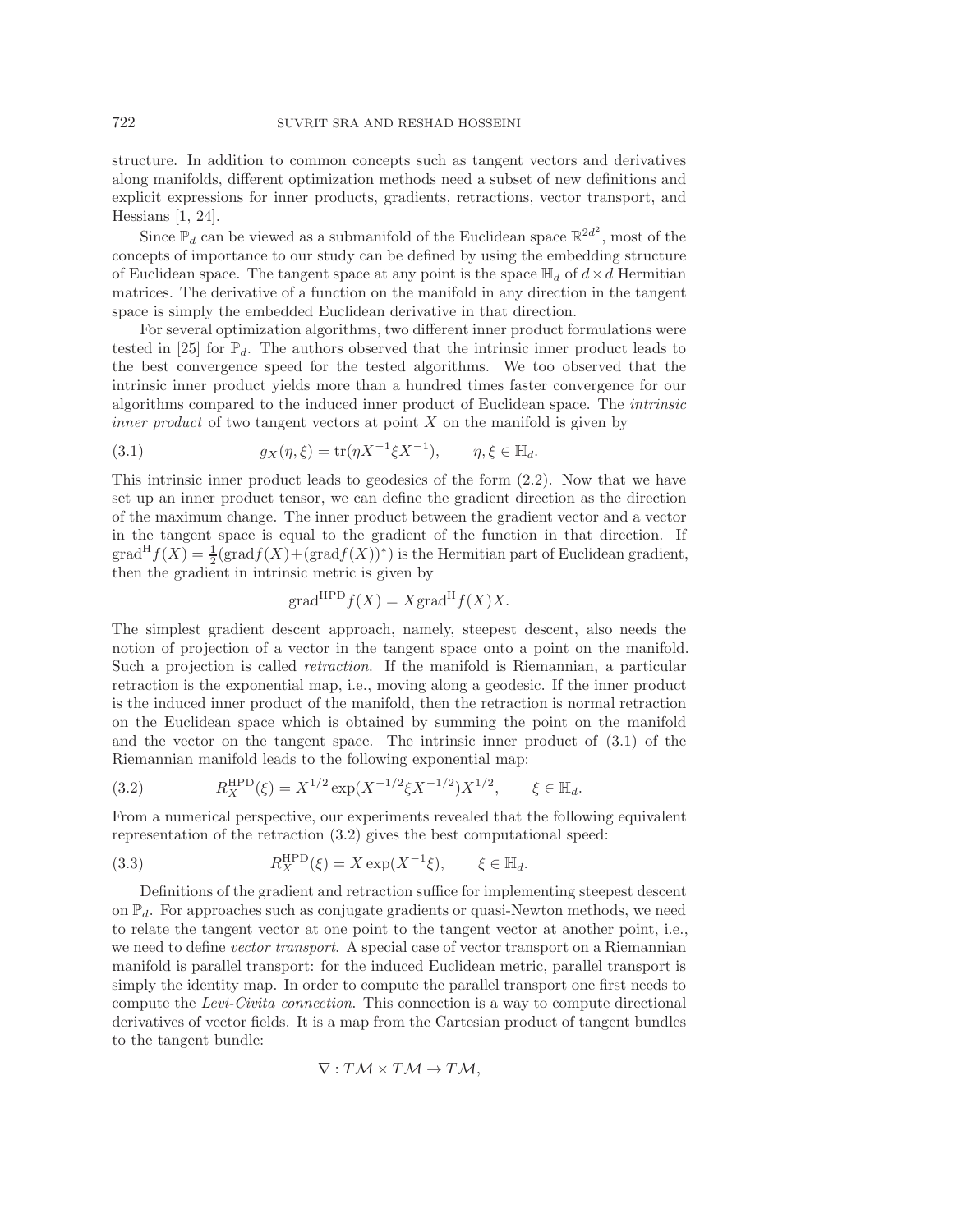where  $T\mathcal{M}$  is the tangent bundle of manifold  $\mathcal{M}$  (i.e., the space of smooth vector fields on  $\mathcal{M}$ ). It can be verified that for the intrinsic metric [\(3.1\)](#page-9-0) the following connection satisfies all the needed properties (see, e.g., [\[25\]](#page-26-3)):

$$
\nabla_{\zeta_X}^{\text{HPD}} \xi_X = D\xi(X)[\zeta_X] - \frac{1}{2}(\zeta_X X^{-1} \xi_X + \xi_X X^{-1} \zeta_X),
$$

where  $D\xi(X)$  denotes the classical Fréchet derivative of  $\xi(X)$ .  $\xi_X$  and  $\zeta_X$  are vector fields on the manifold  $\mathbb{H}_d$ . Subindex X is used to discriminate a vector field from a tangent vector.

Consider  $P(t)$ , a vector field along the geodesic curve  $\gamma(t)$ . Parallel transport along a curve is given by the differential equation

$$
D_t P(t) = \nabla_{\dot{\gamma}(t)} P(t) = 0 \quad \text{s.t. } P(0) = \eta.
$$

For the intrinsic metric, the above equation becomes

$$
\dot{P}(t) - \frac{1}{2}(\dot{\gamma}(t)X_t^{-1}P(t) + P(t)X_t^{-1}\dot{\gamma}(t)) = 0.
$$

The geodesic passing through  $\gamma(0) = X$  with  $\dot{\gamma} = \xi$  is given by

<span id="page-10-1"></span>
$$
\gamma(t) = X^{1/2} \exp(tX^{-1/2}\xi X^{-1/2}) X^{1/2}.
$$

For  $t = 1$  we get the retraction [\(3.2\)](#page-9-1). It can be shown that along the geodesic curve the following equation gives the parallel transport:

$$
P(t) = X^{1/2} \exp(t \frac{1}{2} X^{-1/2} \xi X^{-1/2}) X^{-1/2} \eta X^{-1/2} \exp(t \frac{1}{2} X^{-1/2} \xi X^{-1/2}) X^{1/2}.
$$

Thus, parallel transport for the intrinsic inner product is given by

$$
\mathcal{T}^{\mathrm{HPD}}_{X,Y}(\eta)=X^{1/2}(X^{-1/2}YX^{-1/2})^{1/2}X^{-1/2}\eta X^{-1/2}(X^{-1/2}YX^{-1/2})^{1/2}X^{1/2}.
$$

It is important to note that this parallel transport can be written in a compact form that is also computationally more advantageous, namely,

(3.4) 
$$
\mathcal{T}_{X,Y}^{\text{HPD}}(\eta) = E\eta E^*, \text{ where } E = (YX^{-1})^{1/2}.
$$

We are now ready to describe a quasi-Newton method on  $\mathbb{P}_d$ . Different algorithms such as conjugate-gradient, BFGS, and trust-region methods for the Riemannian manifold  $\mathbb{P}_d$  are explained in [\[25\]](#page-26-3). Here we only provide details for a limited memory version of Riemannian BFGS (RBFGS). The RBFGS algorithm for general retraction and vector transport was originally explained in [\[44\]](#page-26-21), and the proof of convergence appeared in [\[46\]](#page-26-22), although for a slightly different version. It was proved that for g-convex functions and with line-search that satisfies Wolfe conditions, the RBFGS algorithm has a (local) superlinear convergence rate. The RBFGS algorithm can be transformed into a limited-memory L-RBFGS algorithm by unrolling the update step of the approximate Hessian computation as shown in Algorithm [1.](#page-11-0) As may be apparent from the algorithm, parallel transport and its inverse can be the computational bottlenecks. One possible speedup is to store the matrix  $E$  and its inverse in [\(3.4\)](#page-10-1).

<span id="page-10-0"></span>**4. Geometric optimization for log-nonexpansive functions.** Though manifold optimization is powerful and widely applicable (see, e.g., the excellent toolbox [\[10\]](#page-25-19)), for a special class of geometric optimization problems we may be able to circumvent its heavy machinery in favor of potentially much simpler algorithms.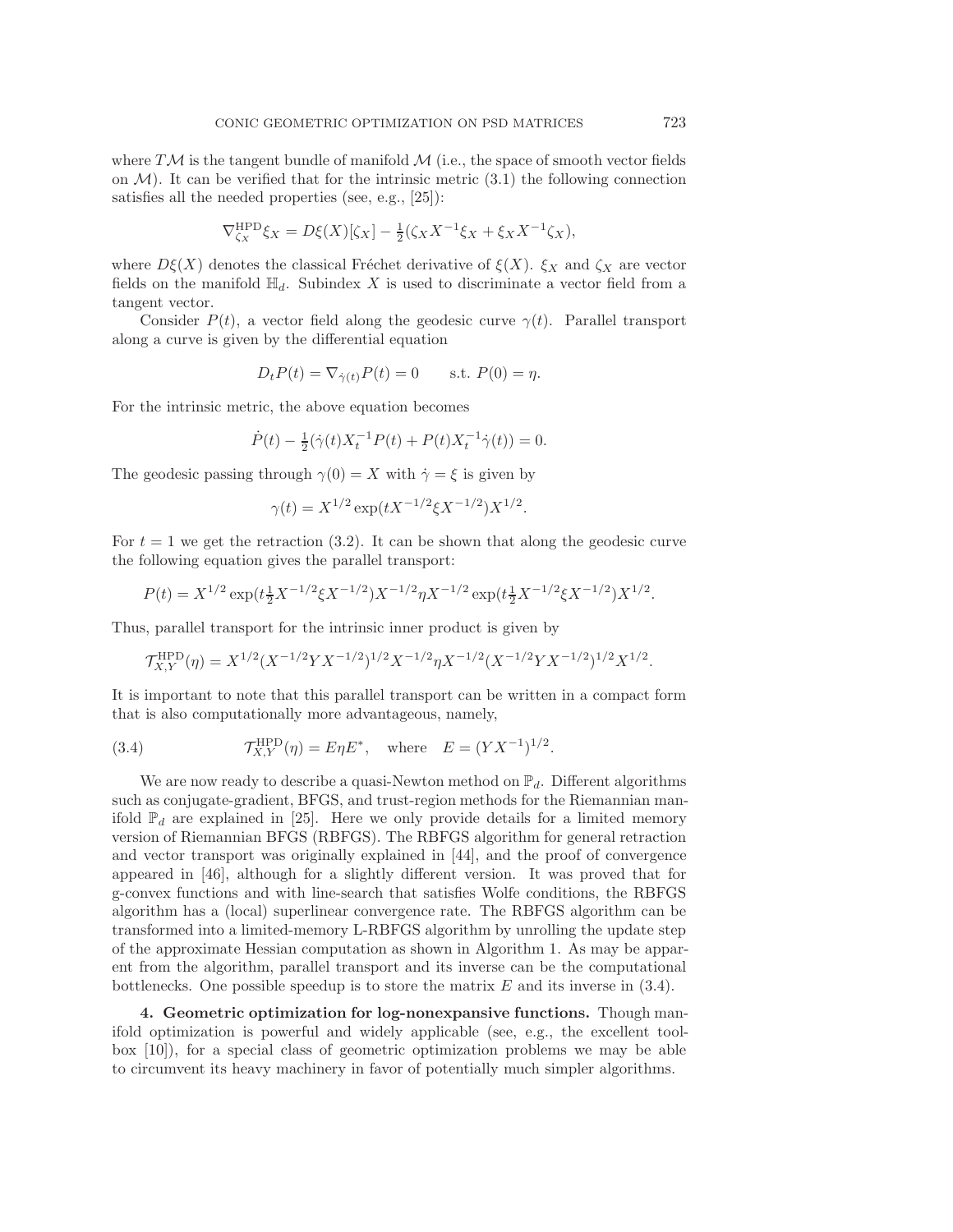<span id="page-11-0"></span>**Algorithm 1** L-RBFGS.

**Given:** Riemannian manifold  $M$  with Riemannian metric  $g$ ; vector transport  $T$ on M with associated retraction R; initial value  $X_0$ ; a smooth function f Set initial  $H_{\text{diag}} = 1/\sqrt{g_{X_0}(\text{grad}f(X_0), \text{grad}f(X_0))}$ **for**  $k = 0, 1, ...$  **do** Obtain descent direction  $\xi_k$  by unrolling the RBFGS method  $\xi_k \leftarrow \text{HESSMUL}(-\text{grad}f(X_k), k)$ Use line-search to find  $\alpha$  s.t.  $f(R_{X_k}(\alpha \xi_k))$  is sufficiently smaller than  $f(X_k)$ Calculate  $X_{k+1} = R_{X_k}(\alpha \xi_k)$ Define  $S_k = \mathcal{T}_{X_k, X_{k+1}}(\alpha \xi_k)$ Define  $Y_k = \text{grad} f(X_{k+1}) - \mathcal{T}_{X_k, X_{k+1}}(\text{grad} f(X_k))$ Update  $H_{\text{diag}} = g_{X_{k+1}}(S_k, Y_k)/g_{X_{k+1}}(Y_k, Y_k)$ Store  $Y_k$ ;  $S_k$ ;  $g_{X_{k+1}}(S_k, Y_k)$ ;  $g_{X_{k+1}}(S_k, S_k)/g_{X_{k+1}}(S_k, Y_k)$ ;  $H_{\text{diag}}$ **end for return**  $X_k$ **function** HESS $MUL(P, k)$ **if**  $k > 0$  **then**  $P_k = P - \frac{g_{X_{k+1}}(S_k, P_{k+1})}{g_{X_{k+1}}(Y_k, S_k)} Y_k$  $\hat{P} = \mathcal{T}_{X_k, X_{k+1}}^{-1}$ HESSMUL $(\mathcal{T}_{X_k, X_{k+1}} P_k, k-1)$  $\textbf{return} \;\; \hat{P} - \frac{g_{X_{k+1}}(Y_k,\hat{P})}{g_{X_{k+1}}(Y_k,S_k)}S_k + \frac{g_{X_{k+1}}(S_k,S_k)}{g_{X_{k+1}}(Y_k,S_k)}P$ **else return**  $H_{\text{diag}}P$ **end if end function**

This motivation underlies the material developed in this section, where ultimately our goal is to obtain fixed-point iterations by viewing  $\mathbb{P}_d$  as a convex cone instead of a Riemannian manifold. This viewpoint is grounded in nonlinear Perron–Frobenius theory [\[32\]](#page-26-7), and it proves to be of practical value for our application in section [5.](#page-18-0) Notably, for certain problems we can obtain globally optimal solutions even without g-convexity. We believe the general conic optimization theory developed in this section may be of wider interest.

<span id="page-11-2"></span><span id="page-11-1"></span>Consider thus the minimization problem

$$
(4.1) \tmin_{S \succ 0} \Phi(S),
$$

where  $\Phi$  is a continuously differentiable real-valued function on  $\mathbb{P}_d$ . Since the constraint set  $\{S \succ 0\}$  is an open subset of a Euclidean space, the first-order optimality condition for  $(4.1)$  is similar to that of unconstrained optimization. A point  $S^*$  is a candidate local minimum of  $\Phi$  only if its gradient at this point is zero, that is,

$$
\nabla \Phi(S^*) = 0.
$$

The nonlinear (matrix) equation [\(4.2\)](#page-11-2) could be solved using numerical techniques such as Newton's method. However, such approaches can be computationally more demanding than the original optimization problem, especially because they involve the (inverse of) the second derivative  $\nabla^2 \Phi$  at each iteration. We propose exploiting a fixed-point iteration that offers a simpler method for solving [\(4.2\)](#page-11-2). *More importantly,*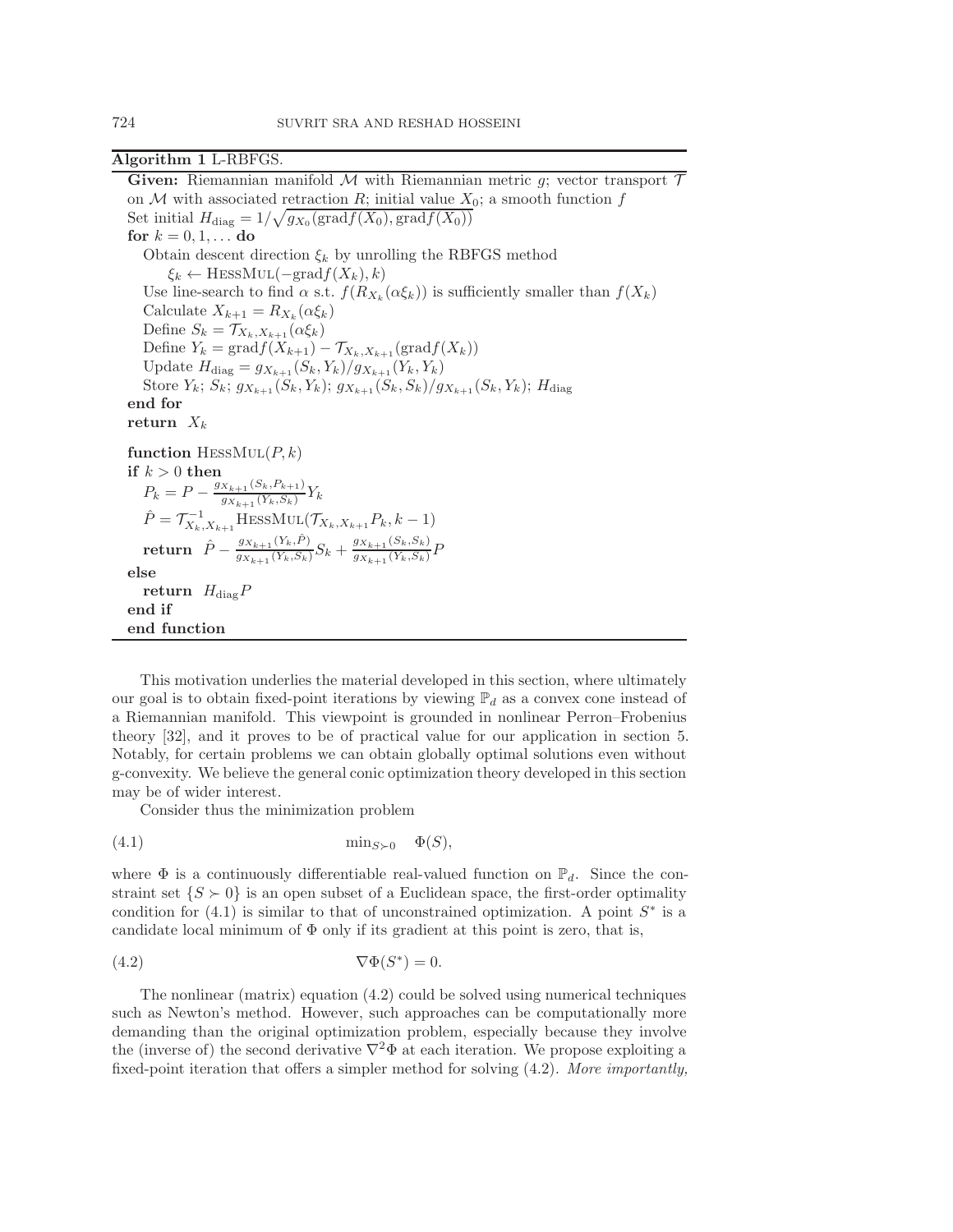the fixed-point technique allows one to show that under certain conditions the solution to [\(4.2\)](#page-11-2) is unique and therefore potentially a global minimum (essentially, if the global minimum is attained, then it must be this unique stationary point).

<span id="page-12-4"></span>Assume therefore that [\(4.2\)](#page-11-2) is rewritten as the fixed-point equation

$$
(4.3) \tS^* = \mathcal{G}(S^*).
$$

Then, a fixed point of the map  $\mathcal{G}: \mathbb{P}_d \to \mathbb{P}_d$  is a potential solution (since it is a stationary point) to the minimization problem [\(4.1\)](#page-11-1). The natural question is how to find such a fixed point and, starting with a feasible  $S_0 \succ 0$ , whether it suffices to perform the Picard iteration

<span id="page-12-0"></span>
$$
(4.4) \t S_{k+1} \leftarrow \mathcal{G}(S_k), \quad k = 0, 1, \dots.
$$

Iteration [\(4.4\)](#page-12-0) is (usually) *not* a fixed-point iteration when cast in a normed vector space; the conic geometry of  $\mathbb{P}_d$  alluded to previously suggests that it might be better to analyze the iteration using a non-vectorial metric.

We provide below a class of sufficient conditions ensuring convergence of  $(4.4)$ . Therein, the correct metric space in which to study convergence is neither the Euclidean (or Banach) space  $\mathbb{R}^n$  nor the Riemannian manifold  $\mathbb{P}_d$  with distance [\(5.5\)](#page-20-0). Instead, a conic metric proves more suitable, namely, the Thompson part metric, an object of great interest in nonlinear Perron–Frobenius theory [\[32,](#page-26-7) [31\]](#page-26-6).

<span id="page-12-3"></span>Our sufficient conditions stem from the following key definition.

DEFINITION 4.1 (log-nonexpansive). Let  $f : (0, \infty) \to (0, \infty)$ . We say f is log-nonexpansive *(LN)* on a compact interval  $I \subset (0,\infty)$  if there exists a constant  $0 \leq q \leq 1$  *such that* 

$$
(4.5) \t |\log f(t) - \log f(s)| \le q |\log t - \log s| \quad \forall s, t \in I.
$$

*If*  $q < 1$ *, we say f is* q-log-contractive. *If for every*  $s \neq t$  *it holds that* 

<span id="page-12-2"></span>
$$
|\log f(t) - \log f(s)| < |\log t - \log s| \quad \forall s, t \quad s \neq t,
$$

*we say* f *is log-contractive.*

We use LN functions in a concrete optimization task in section [4.2.](#page-16-0) The proofs therein rely on core properties of the Thompson metric and contraction maps in the associated metric space; we cover requisite background in section [4.1.](#page-12-1) The content of section [4.1](#page-12-1) is of independent interest as the theorems therein provide techniques for establishing contractivity (or nonexpansivity) of nonlinear maps from  $\mathbb{P}_d$  to  $\mathbb{P}_k$ .

<span id="page-12-1"></span>**4.1. Thompson metric and contractive maps.** On  $\mathbb{P}_d$ , the *Thompson metric* is defined as (cf.  $\delta_R$  which uses  $\lVert \cdot \rVert_F$ )

(4.6) 
$$
\delta_T(X,Y) := ||\log(Y^{-1/2}XY^{-1/2})||,
$$

where  $\|\cdot\|$  is the usual operator norm (largest singular value), and log is the matrix logarithm. Let us recall some core (known) properties of  $(4.6)$ ; for details please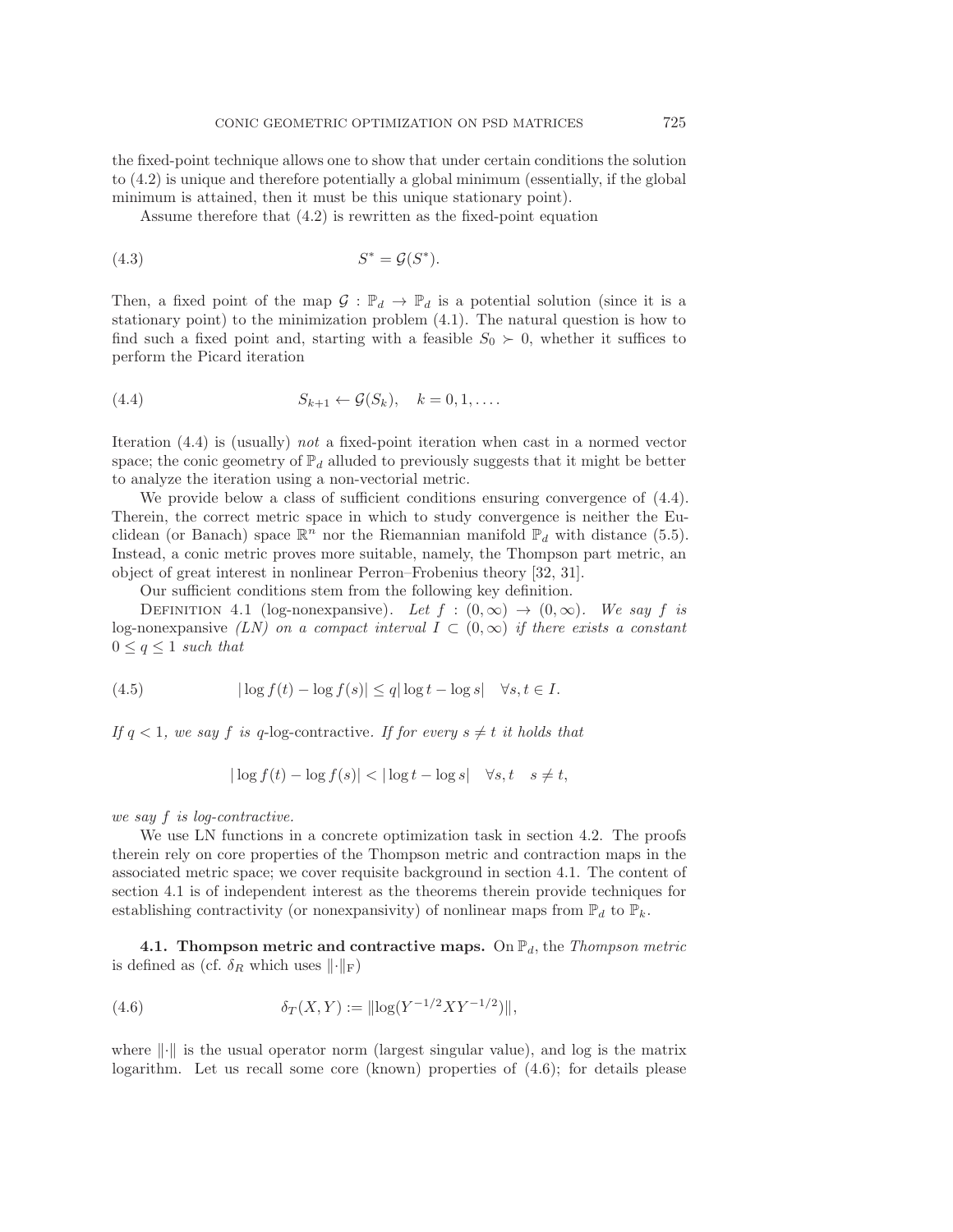see [\[31,](#page-26-6) [32,](#page-26-7) [33\]](#page-26-23).

Proposition 4.2. *Unless noted otherwise, all matrices are assumed to be HPD.*

<span id="page-13-5"></span>(4.7a) 
$$
\delta_T(X^{-1}, Y^{-1}) = \delta_T(X, Y),
$$

<span id="page-13-0"></span>(4.7b) 
$$
\delta_T(B^*XB, B^*YB) = \delta_T(X, Y), \qquad B \in GL_n(\mathbb{C}),
$$

(4.7c) 
$$
\delta_T(X^t, Y^t) \leq |t| \delta_T(X, Y) \quad \text{for } t \in [-1, 1],
$$

<span id="page-13-4"></span>
$$
(4.7d) \t\t \delta_T\Big(\sum_i w_i X_i, \sum_i w_i Y_i\Big) \leq \max_{1 \leq i \leq m} \delta_T(X_i, Y_i), \t\t w_i \geq 0, w \neq 0,
$$

(4.7e) 
$$
\delta_T(X + A, Y + A) \leq \frac{\alpha}{\alpha + \beta} \delta_T(X, Y), \qquad A \succeq 0,
$$

*where*  $\alpha = \max \{||X||, ||Y||\}$  *and*  $\beta = \lambda_{\min}(A)$ *.* 

We now prove a powerful refinement to [\(4.7b\)](#page-13-0), which shows contraction under "compression."

<span id="page-13-2"></span>THEOREM 4.3. Let  $X \in \mathbb{C}^{d \times p}$ , where  $p \leq d$  have full column rank. Let  $A, B \in \mathbb{P}_d$ . *Then,*

(4.8) 
$$
\delta_T(X^*AX, X^*BX) \le \delta_T(A, B).
$$

*Proof.* Let  $A_C = X^* A X$  and  $B_C = X^* B X$  denote the "compressions" of A and  $B$ , respectively; these compressions are invertible since  $X$  is assumed to have full column rank. The largest generalized eigenvalue of the pencil  $(A, B)$  is given by

(4.9) 
$$
\lambda_1(A, B) := \lambda_1(A^{-1}B) = \max_{x \neq 0} \frac{x^* B x}{x^* A x}.
$$

Starting with [\(4.9\)](#page-13-1) we have the following relations:

<span id="page-13-1"></span>
$$
\lambda_1(A^{-1}B) = \lambda_1(A^{-1/2}BA^{-1/2}) = \max_{x \neq 0} \frac{x^* A^{-1/2}BA^{-1/2}x}{x^*x}
$$
  
\n
$$
= \max_{w \neq 0} \frac{w^* Bw}{(A^{1/2}w)^*(A^{1/2}w)} = \max_{w \neq 0} \frac{w^* Bw}{w^* A w}
$$
  
\n
$$
\geq \max_{w = Xp, p \neq 0} \frac{w^* Bw}{w^* A w} = \max_{p \neq 0} \frac{p^* X^* B X p}{p^* X^* A X p}
$$
  
\n
$$
= \max_{p \neq 0} \frac{p^* B_C p}{p^* A_C p} = \lambda_1(A_C^{-1} B_C) = \lambda_1(A_C^{-1/2} B A_C^{-1/2}).
$$

Similarly, we can show that  $\lambda_1(B^{-1}A) = \lambda_1(B^{-1/2}AB^{-1/2}) \geq \lambda_1(B_C^{-1/2}A_CB_C^{-1/2}).$ Since  $A, B$  and the matrices  $A_C, B_C$  are all positive, we may conclude

$$
(4.10) \quad \max\left\{\log \lambda_1(A_U^{-1}B_U), \log \lambda_1(B_U^{-1}A_U)\right\} \leq \max\left\{\lambda_1(A^{-1}B), \log \lambda_1(B^{-1}A)\right\},\,
$$

which is nothing but the desired claim  $\delta_T(X^*AX, X^*BX) \leq \delta_T(A, B)$ . Д

Theorem [4.3](#page-13-2) can be extended to encompass more general "compression" maps, namely, to those defined by operator monotone functions, a class that enjoys great importance in matrix theory; see, e.g., [\[5,](#page-25-13) Ch. V] and [\[6\]](#page-25-11).

<span id="page-13-3"></span>THEOREM 4.4. Let f be an operator monotone (i.e., if  $X \preceq Y$ , then  $f(X) \preceq$  $f(Y)$  function on  $(0, \infty)$  *such that*  $f(0) \geq 0$ *. Then,* 

(4.11) 
$$
\delta_T(f(X), f(Y)) \leq \delta_T(X, Y), \qquad X, Y \in \mathbb{P}_d.
$$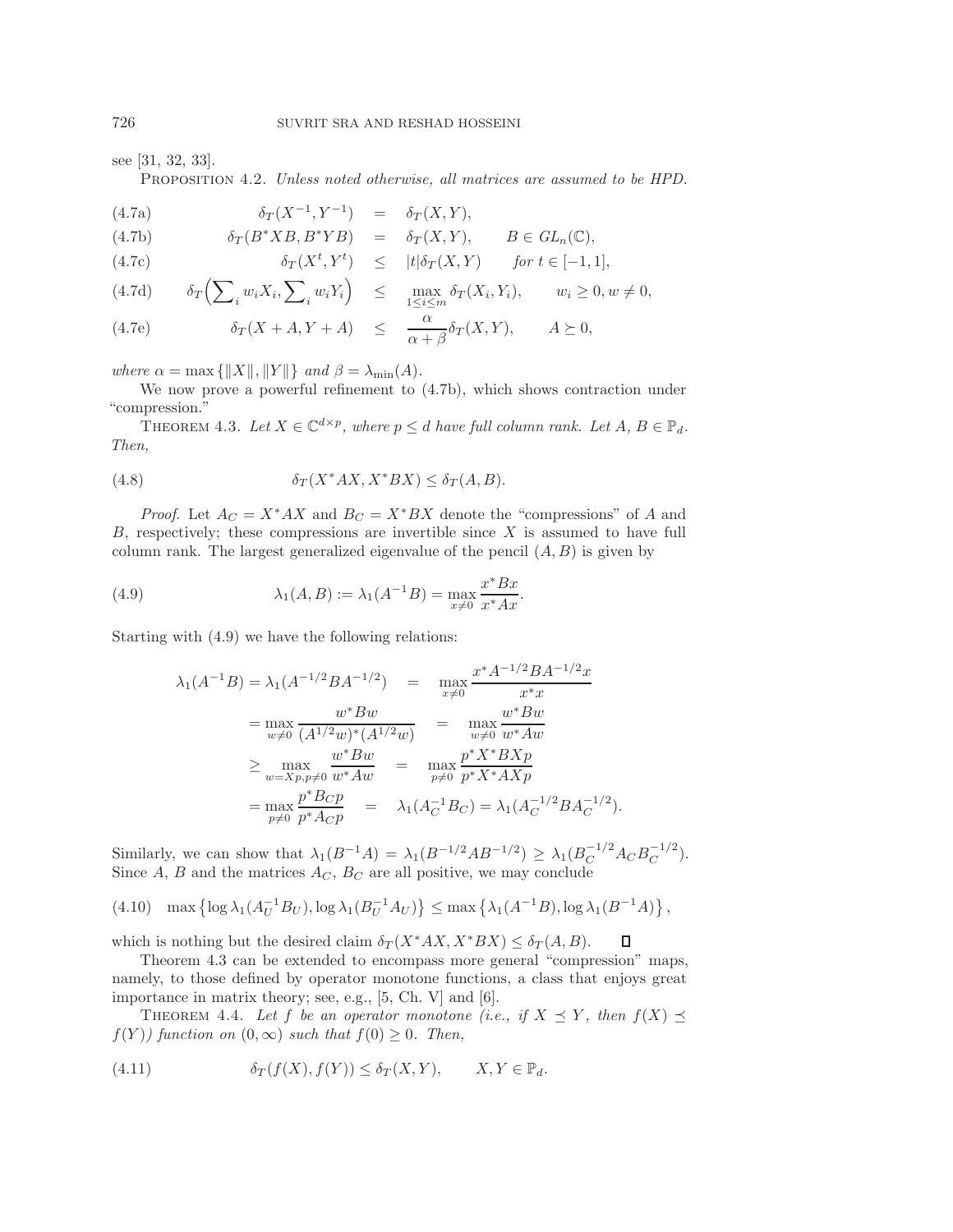*Proof.* If f is operator monotone with  $f(0) \geq 0$ , then it admits the integral representation [\[5,](#page-25-13) (V.53)]

(4.12) 
$$
f(t) = \gamma + \beta t + \int_0^\infty \frac{\lambda t}{\lambda + t} d\mu(\lambda),
$$

where  $\gamma = f(0), \beta \ge 0$ , and  $d\mu(t)$  is a nonnegative measure. Using [\(4.12\)](#page-14-0) we get

<span id="page-14-0"></span>
$$
f(A) = \gamma I + \beta A + \int_0^\infty (\lambda A)(\lambda I + A)^{-1} d\mu(\lambda) =: \gamma I + \beta A + M(A).
$$

Similarly, we obtain  $f(B) = \gamma I + \beta B + M(B)$ . Now, consider at first

$$
\delta_T(M(A), M(B)) = \delta_T(\int \lambda A(\lambda I + A)^{-1} d\mu(t), \int \lambda A(\lambda I + A)^{-1} d\mu(t))
$$
  
\n
$$
\leq \max_{\lambda} \delta_T(\lambda A(\lambda I + A)^{-1}, \lambda B(\lambda I + B)^{-1})
$$
  
\n
$$
\leq \max_{\lambda} \delta_T((\lambda A^{-1} + I)^{-1}, (\lambda B^{-1} + I)^{-1})
$$
  
\n
$$
= \max_{\lambda} \delta_T(I + \lambda A^{-1}, I + \lambda B^{-1})
$$
  
\n
$$
\leq \max_{\lambda} \frac{\bar{\alpha}}{\bar{\alpha} + 1} \delta_T(\lambda A^{-1}, \lambda B^{-1}), \qquad \bar{\alpha} := \max\{\|A^{-1}\|, \|B^{-1}\|\},
$$
  
\n
$$
= \frac{\bar{\alpha}}{\bar{\alpha} + 1} \delta_T(A, B) < \delta_T(A, B).
$$

Next, defining  $\alpha := \max{\{\|\beta A + M(A)\|, \|\beta B + M(B)\|\}}$ , we can use the above contraction to help prove contraction for the map  $f$  as follows:

$$
\delta_T(f(A), f(B)) = \delta_T(\gamma I + \beta A + M(A), \gamma I + \beta B + M(B))
$$
  
\n
$$
\leq \frac{\alpha}{\alpha + \gamma} \delta_T(\beta A + M(A), \beta B + M(B))
$$
  
\n
$$
\leq \frac{\alpha}{\alpha + \gamma} \max \{\delta_T(\beta A, \beta B), \delta_T(M(A), M(B))\}
$$
  
\n
$$
\leq \frac{\alpha}{\alpha + \gamma} \delta_T(A, B).
$$

Moreover, for  $A \neq B$  the inequality is strict if  $f(0) > 0$ .  $\Box$ *Example* 4.5. Let  $X \in \mathbb{C}^{d \times k}$ , and let  $f = t^r$  for  $t \in (0, \infty)$  and  $r \in (0, 1)$ . Then,

$$
\delta_T((X^*AX)^r, (X^*BX)^r) \leq \delta_T(A, B) \qquad \forall A, B \in \mathbb{P}_d,
$$
  

$$
\delta_T(X^*A^rX, X^*B^rX) \leq \delta_T(A, B) \qquad \forall A, B \in \mathbb{P}_d.
$$

Theorem [4.3](#page-13-2) and Theorem [4.4](#page-13-3) together yield the following general result.

COROLLARY 4.6. Let  $\Phi : \mathbb{P}_d \to \mathbb{P}_k$   $(k \leq d)$  and  $\Psi : \mathbb{P}_k \to \mathbb{P}_r$   $(r \leq k)$  be completely *positive (see, e.g.,* [\[6,](#page-25-11) *Ch*. 3]*) maps. Then,*

<span id="page-14-1"></span>(4.13) 
$$
\delta_T(f(\Phi(X)), f(\Phi(Y))) \leq \delta_T(X, Y), \qquad X, Y \in \mathbb{P}_d,
$$

<span id="page-14-2"></span>(4.14) 
$$
\delta_T(\Psi(f(X)), \Psi(f(Y))) \leq \delta_T(X, Y), \qquad X, Y \in \mathbb{P}_k.
$$

*Proof.* We prove [\(4.13\)](#page-14-1); the proof of [\(4.14\)](#page-14-2) is similar and hence is omitted. From Theorem [4.4](#page-13-3) it follows that  $\delta_T(f(\Phi(X)), f(\Phi(Y))) \leq \delta_T(\Phi(X), \Phi(Y))$ . Since  $\Phi$  is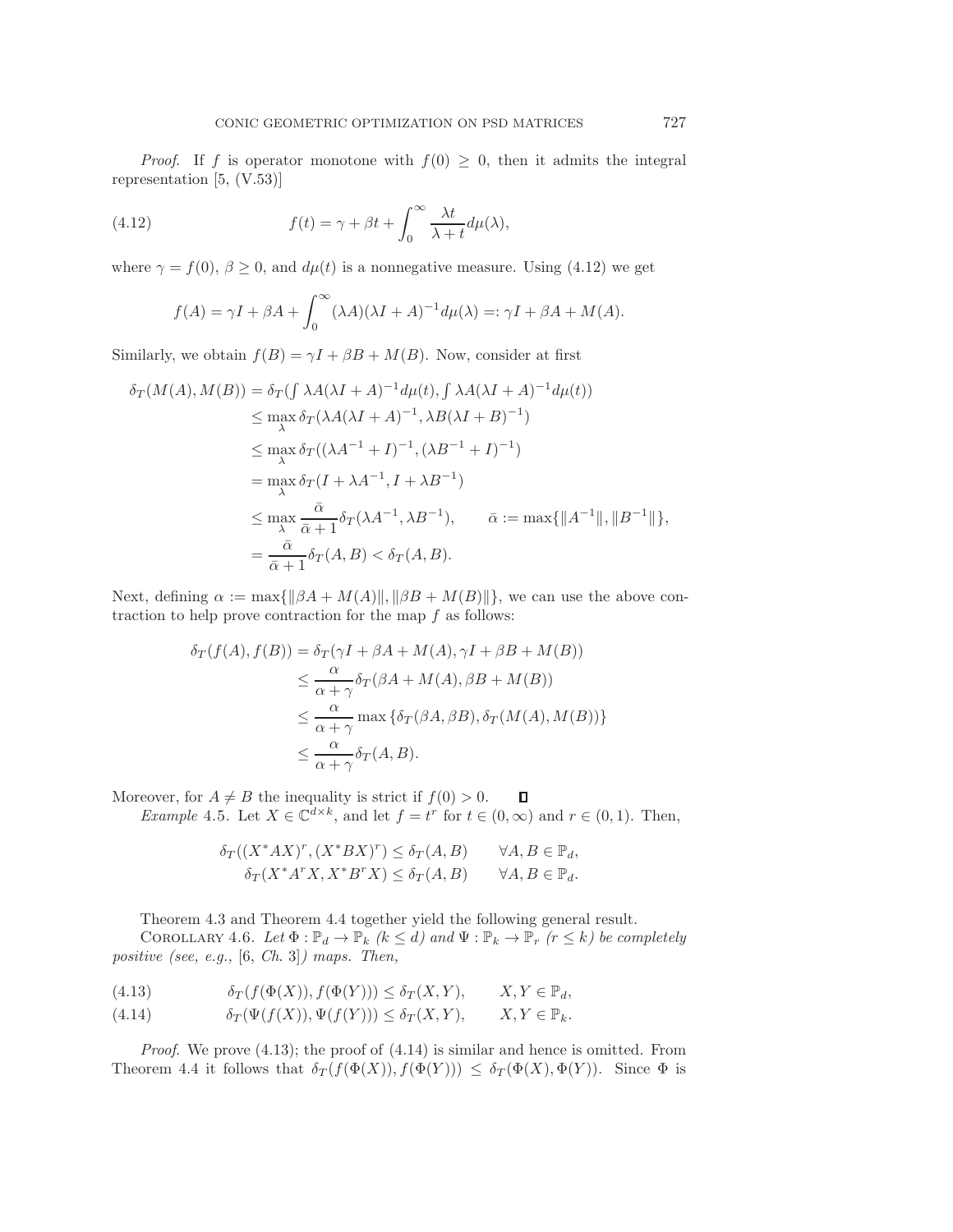completely positive, it follows from a result of [\[19\]](#page-25-20) and [\[29\]](#page-26-24) that there exist matrices  $V_j \in \mathbb{C}^{d \times k}$ ,  $1 \leq j \leq dk$ , such that

$$
\Phi(X) = \sum_{i=1}^{nk} V_j^* X V_j, \qquad X \in \mathbb{P}_d.
$$

Theorem [4.3](#page-13-2) and property [\(4.7d\)](#page-13-4) imply that  $\delta_T(\Phi(X), \Phi(Y)) \leq \delta_T(X, Y)$ , which proves [\(4.13\)](#page-14-1). О

**4.1.1. Thompson log-nonexpansive maps.** Let G be a map from  $\mathcal{X} \subseteq \mathbb{P}_d \to$  $X$ . Analogous to [\(4.5\)](#page-12-3), we say  $G$  is (Thompson) *log-nonexpansive* if

$$
\delta_T(\mathcal{G}(X), \mathcal{G}(Y)) \leq \delta_T(X, Y) \qquad \forall X, Y \in \mathcal{X};
$$

the map is called *log-contractive* if the inequality is strict. We present now a key result that justifies our nomenclature and the analogy to  $(4.5)$ : it shows that the sum of a log-contractive map and an LN map is log-contractive. This behavior is a striking feature of the nonpositive curvature of  $\mathbb{P}_d$ ; such a result does *not* hold in normed vector spaces.

<span id="page-15-4"></span>THEOREM 4.7. Let  $\mathcal G$  be an LN map and  $\mathcal F$  be a log-contractive map. Then, their *sum*  $\mathcal{G} + \mathcal{F}$  *is log-contractive.* 

*Proof.* We start by writing the Thompson metric in an alternative form [\[32\]](#page-26-7):

(4.15) 
$$
\delta_T(A, B) = \max\{\log W(A/B), \log W(B/A)\},\
$$

where  $W(A/B) := \inf\{\lambda > 0, A \leq \lambda B\}$ . Let  $\lambda = \exp(\delta_T(X, Y))$ ; then it follows that  $X \preceq \lambda Y$ . Since G is nonexpansive in  $\delta_T$ , using [\(4.15\)](#page-15-0) it further follows that

<span id="page-15-0"></span>
$$
\mathcal{G}(X) \leq \lambda \mathcal{G}(Y),
$$

and  $\mathcal F$  is log-contractive map; we obtain the inequality

<span id="page-15-2"></span>
$$
\mathcal{F}(X) \quad \prec \quad \lambda^t \mathcal{F}(Y), \qquad \text{where } t \le 1.
$$

Write  $\mathcal{H} := \mathcal{G} + \mathcal{F}$ ; then, we have the following inequalities:

$$
\mathcal{H}(X) \prec \lambda \mathcal{H}(Y) + (\lambda^t - \lambda) \mathcal{F}(Y),
$$
  
\n
$$
\mathcal{H}(Y)^{-1/2} \mathcal{H}(X) \mathcal{H}(Y)^{-1/2} \prec \lambda I + (\lambda^t - \lambda) \mathcal{H}(Y)^{-1/2} \mathcal{F}(Y) \mathcal{H}(Y)^{-1/2},
$$
  
\n
$$
\mathcal{H}(Y)^{-1/2} \mathcal{H}(X) \mathcal{H}(Y)^{-1/2} \prec \lambda I + (\lambda^t - \lambda) \lambda_{\min} (\mathcal{H}(Y)^{-1/2} \mathcal{F}(Y) \mathcal{H}(Y)^{-1/2}) I.
$$

As  $\lambda_{\max}(\mathcal{H}(Y)^{-1/2}\mathcal{H}(X)\mathcal{H}(Y)^{-1/2}) > \lambda_{\max}(\mathcal{H}(X)^{-1/2}\mathcal{H}(Y)\mathcal{H}(X)^{-1/2}),$  using [\(4.15\)](#page-15-0) we obtain (4.16)

<span id="page-15-1"></span>
$$
\delta_T(\mathcal{H}(X),\mathcal{H}(Y)) < \delta_T(X,Y) + \log\left(1+\lambda_{\min}(\mathcal{H}(Y)^{-1/2}\mathcal{F}(Y)\mathcal{H}(Y)^{-1/2}\right)\left[\lambda^{t-1}-1\right]).
$$

We also have the following eigenvalue inequality:

(4.17) 
$$
\lambda_{\min}(\mathcal{H}(Y)^{-1/2}\mathcal{F}(Y)\mathcal{H}(Y)^{-1/2}) \leq \frac{\lambda_{\min}(\mathcal{F}(Y))}{\lambda_{\max}(\mathcal{G}(Y)) + \lambda_{\min}(\mathcal{F}(Y))}.
$$

<span id="page-15-3"></span>Combining inequalities  $(4.16)$  and  $(4.17)$ , we see that (4.18)

$$
\delta_T(\mathcal{H}(X),\mathcal{H}(Y)) < \delta_T(X,Y) + \log\left(1 + \frac{\lambda_{\min}(\mathcal{F}(Y))}{\lambda_{\max}(\mathcal{G}(Y)) + \lambda_{\min}(\mathcal{F}(Y))}\left[\exp(\delta_T(X,Y))^{t-1} - 1\right]\right).
$$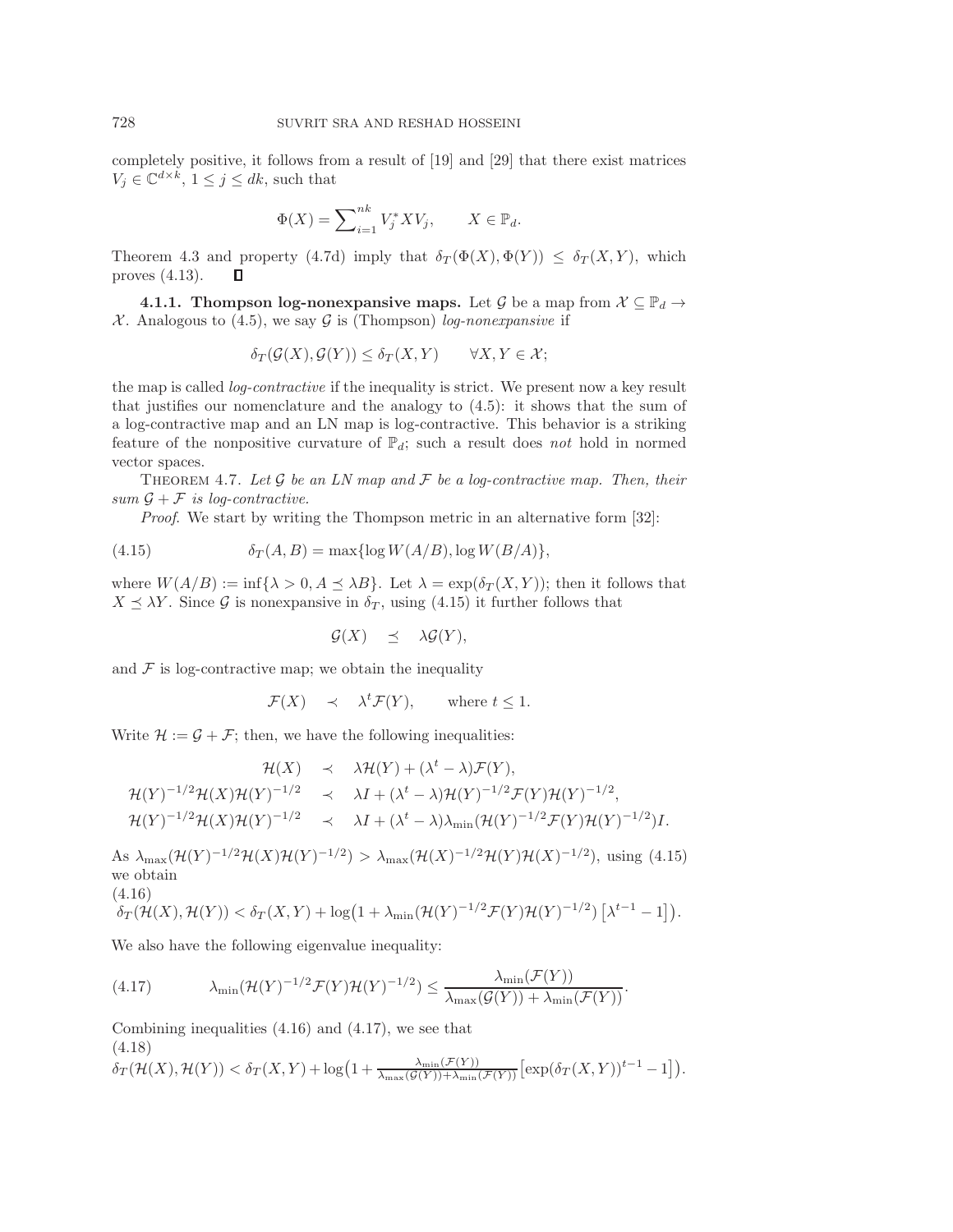Similarly, since  $\lambda_{\max}(\mathcal{H}(Y)^{-1/2}\mathcal{H}(X)\mathcal{H}(Y)^{-1/2}) < \lambda_{\max}(\mathcal{H}(X)^{-1/2}\mathcal{H}(Y)\mathcal{H}(X)^{-1/2}),$ we also obtain the bound (notice that we now have  $\mathcal{F}(X)$  instead of  $\mathcal{F}(Y)$ ) (4.19)

$$
\delta_T(\mathcal{H}(X),\mathcal{H}(Y)) < \delta_T(X,Y) + \log\left(1 + \frac{\lambda_{\min}(\mathcal{F}(X))}{\lambda_{\max}(\mathcal{G}(X)) + \lambda_{\min}(\mathcal{F}(X))}\left[\exp(\delta_T(X,Y))^{t-1} - 1\right]\right).
$$

Combining [\(4.18\)](#page-15-3) and [\(4.19\)](#page-16-1) into a single inequality, we get

<span id="page-16-1"></span>
$$
\delta_T(\mathcal{H}(X), \mathcal{H}(Y)) < \delta_T(X, Y) + \log(1 + \frac{\lambda_{\min}(\mathcal{F}(X), \mathcal{F}(Y))}{\lambda_{\max}(\mathcal{G}(X), \mathcal{G}(Y)) + \lambda_{\min}(\mathcal{F}(X), \mathcal{F}(Y))} [\exp(\delta_T(X, Y))^{t-1} - 1]).
$$

 $\Box$ As the second term is  $\leq 0$ , the inequality is strict, proving log-contractivity of H. Using log-contractivity, we can finally state our main result for this section.

<span id="page-16-5"></span>Theorem 4.8. *If* G *is log-contractive and* [\(4.3\)](#page-12-4) *has a solution, then this solution is unique and iteration* [\(4.4\)](#page-12-0) *converges to it.*

*Proof*. If [\(4.22\)](#page-16-2) has a solution, then from a theorem of [\[20\]](#page-25-21) it follows that the log-contractive map  $G$  yields iterates that stay within a compact set and converge to a unique fixed point of  $\mathcal{G}$ . This fixed point is positive definite by construction (starting from a positive definite matrix, none of the operations in [\(4.22\)](#page-16-2) violates positivity). Thus, the unique solution is positive definite. П

<span id="page-16-0"></span>**4.2. Example of LN optimization.** To illustrate how to exploit LN functions for optimization, let us consider the following minimization problem:

<span id="page-16-3"></span>(4.20) 
$$
\min_{S \succ 0} \quad \Phi(S) := \frac{1}{2}n \log \det(S) - \sum_{i} \log \varphi(x_i^T S^{-1} x_i),
$$

which arises in maximum-likelihood estimation of ECDs (see section [5](#page-18-0) for further examples and details) and also M-estimation of the scatter matrix [\[27\]](#page-26-25).

The first-order necessary optimality condition for [\(4.20\)](#page-16-3) stipulates that a candidate solution  $S \succ 0$  must satisfy

<span id="page-16-4"></span>(4.21) 
$$
\frac{\partial \Phi(S)}{\partial S} = 0 \iff \frac{1}{2}nS^{-1} + \sum_{i=1}^{n} \frac{\varphi'(x_i^T S^{-1} x_i)}{\varphi(x_i^T S^{-1} x_i)} S^{-1} x_i x_i^T S^{-1} = 0.
$$

<span id="page-16-2"></span>Defining  $h \equiv -\varphi'/\varphi$ , [\(4.21\)](#page-16-4) may be rewritten more compactly in matrix notation as the equation

(4.22) 
$$
S = \frac{2}{n} \sum_{i=1}^{n} x_i h(x_i^T S^{-1} x_i) x_i^T = \frac{2}{n} X h(D_S) X^T,
$$

where  $h(D_S) := \text{Diag}(h(x_i^T S^{-1} x_i)),$  and  $X = [x_1, \ldots, x_m].$  We then solve the nonlinear equation [\(4.22\)](#page-16-2) via a fixed-point iteration. Introducing the nonlinear map  $\mathcal{G}: \mathbb{P}_d \to \mathbb{P}_d$  that maps S to the right-hand side of [\(4.22\)](#page-16-2), we use fixed-point iteration [\(4.4\)](#page-12-0) to find the solution. In order to show that the Picard iteration converges (to the unique fixed point), it is enough to show that  $\mathcal G$  is log-contractive (see Theo-rem [4.8\)](#page-16-5). The following proposition gives a sufficient condition on  $h$ , under which the map is log-contractive.

<span id="page-16-6"></span>Proposition 4.9. *Let* h *be LN. Then, the map* G *in* [\(4.4\)](#page-12-0) *is LN. Moreover, if* h *is log-contractive, then* G *is log-contractive.*

*Proof.* Let  $S, R \geq 0$  be arbitrary. Then, we have the following chain of inequalities:

$$
\delta_T(\mathcal{G}(S), \mathcal{G}(R)) = \delta_T\left(\frac{2}{n}Xh(D_S)X^T, \frac{2}{n}Xh(D_R)X^T\right)
$$
  
\n
$$
\leq \delta_T\left(h(D_S), h(D_R)\right) \leq \max_{1 \leq i \leq n} \delta_T\left(h(x_i^TS^{-1}x_i), h(x_i^TR^{-1}x_i)\right)
$$
  
\n
$$
\leq \max_{1 \leq i \leq n} \delta_T\left(x_i^TS^{-1}x_i, x_i^TR^{-1}x_i\right) \leq \delta_T\left(S^{-1}, R^{-1}\right) = \delta_T(S, R).
$$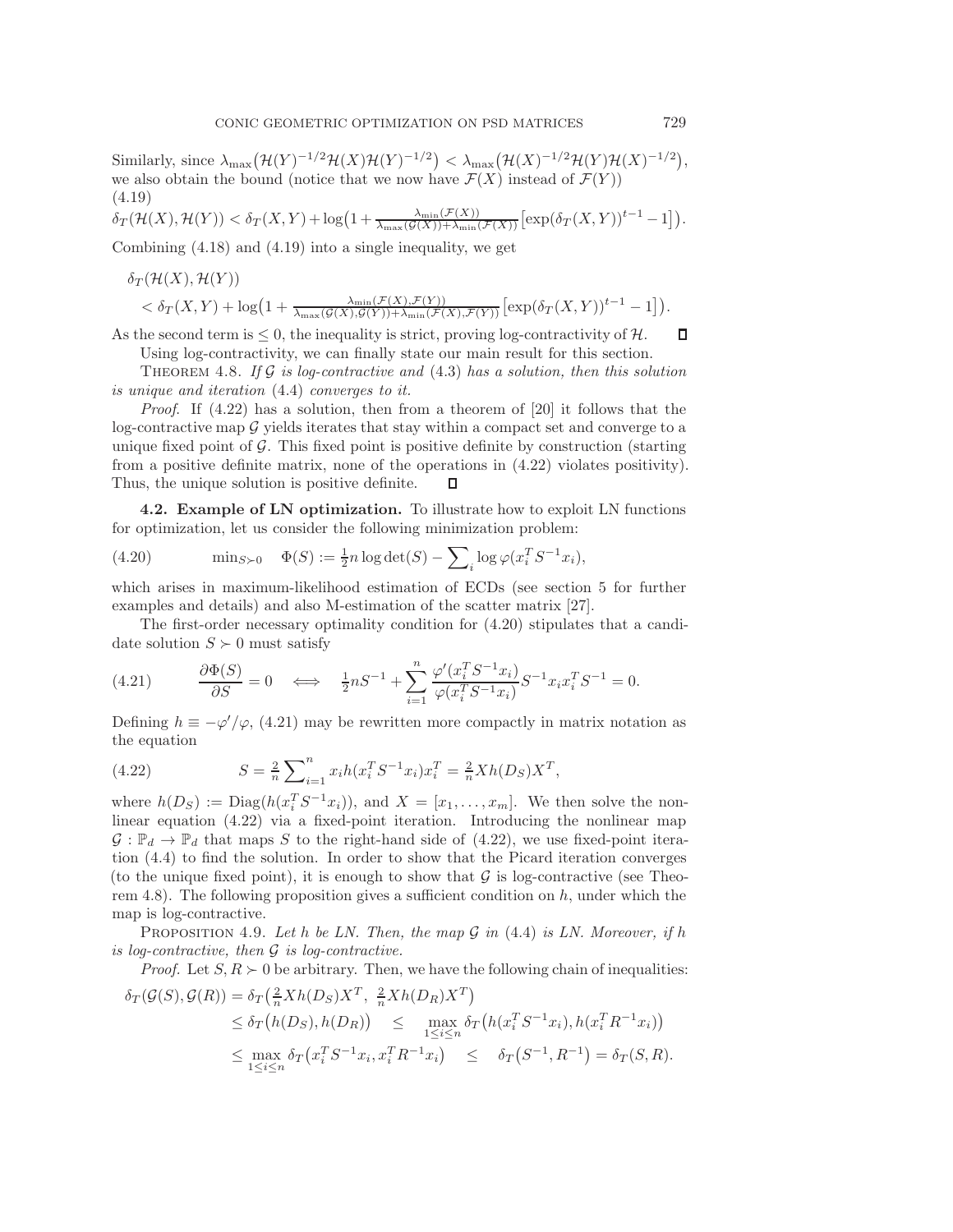The first inequality follows from [\(4.7b\)](#page-13-0) and Theorem [4.3;](#page-13-2) the second inequality follows since  $h(D_S)$  and  $h(D_R)$  are diagonal; the third follows from [\(4.7d\)](#page-13-4); and the fourth follows from another application of Theorem [4.3,](#page-13-2) while the final equality is via [\(4.7a\)](#page-13-5). This proves log-nonexpansivity (i.e., nonexpansivity in  $\delta_T$ ). If in addition h is logcontractive and  $S \neq R$ , then the second inequality above is strict; that is,

$$
\delta_T(\mathcal{G}(S), \mathcal{G}(R)) < \delta_T(S, R) \quad \forall S, R \quad \text{and} \quad S \neq R. \qquad \Box
$$

If h is merely LN (not log-contractive), it is still possible to show uniqueness of [\(4.22\)](#page-16-2) up to a constant. Our proof depends on the compression property of  $\delta_T$ proved in Theorem [4.3.](#page-13-2)

<span id="page-17-0"></span>THEOREM 4.10. Let the data  $\mathcal{X} = \{x_1, \ldots, x_n\}$  span the whole space. If h is LN, and  $S_1 \neq S_2$  are solutions to [\(4.22\)](#page-16-2), then iteration [\(4.4\)](#page-12-0) converges to a solution, and  $S_1 \propto S_2$ .

*Proof.* Without loss of generality, assume that  $S_1 = I$ . Let  $S_2 \neq cI$ . Theorem [4.3](#page-13-2) implies that

$$
\delta_T(x_i h(x_i^T S_2^{-1} x_i) x_i^T, x_i h(x_i^T S_1^{-1} x_i) x_i)
$$
  
\n
$$
\leq \delta_T(h(x_i^T S_2^{-1} x_i), h(x_i^T x_i)) \leq \delta_T(x_i^T S_2^{-1} x_i, x_i^T x_i) = \left| \log \frac{x_i^T S_2^{-1} x_i}{x_i^T x_i} \right|.
$$

As per assumption, the data span the whole space. Since  $S_2 \neq cI$ , we can find  $x_1$ such that

$$
\left| \log \frac{x_1^T S_2^{-1} x_1}{x_1^T x_1} \right| < \delta_T(S_2, I).
$$

Therefore, we obtain the following inequality for point  $x_1$ :

(4.23) 
$$
\delta_T(x_1h(x_i^T S_2^{-1}x_1)x_1^T, x_1h(x_1^T S_1^{-1}x_1)x_1) < \delta_T(S_2, S_1).
$$

Using Proposition [4.9](#page-16-6) and invoking Theorem [4.7,](#page-15-4) it then follows that

$$
\delta_T(\mathcal{G}(S_2), \mathcal{G}(S_1)) < \delta_T(S_2, S_1).
$$

But this means that  $S_2$  cannot be a solution to  $(4.22)$ , which is a contradiction. Therefore,  $S_2 \propto S_1$ . Д

**4.2.1. Computational efficiency.** So far we have not addressed computational efficacy of the fixed-point algorithm. The rate of convergence depends heavily on the contraction factor, and, as we will see in the experiments, without further care one obtains poor contraction factors that can lead to a very slow convergence. We briefly discuss below a useful speedup technique that seems to have a dramatic impact on the empirical convergence speed (see Figure [2\)](#page-24-0).

At the fixed point  $S^*$  we have  $\mathcal{G}(S^*) = S^*$ , or equivalently for a new map M we have

$$
\mathcal{M}(S^*) := S^{*-1/2} \mathcal{G}(S^*) S^{*-1/2} = I.
$$

Therefore, one way to analyze the convergence behavior is to assess how fast  $\mathcal{M}(S_k)$ converges to identity. Using the theory developed beforehand, it is easy to show that

$$
\delta_T(M(S_{k+1}), I) \leq \eta \delta_T(M(S_k), I),
$$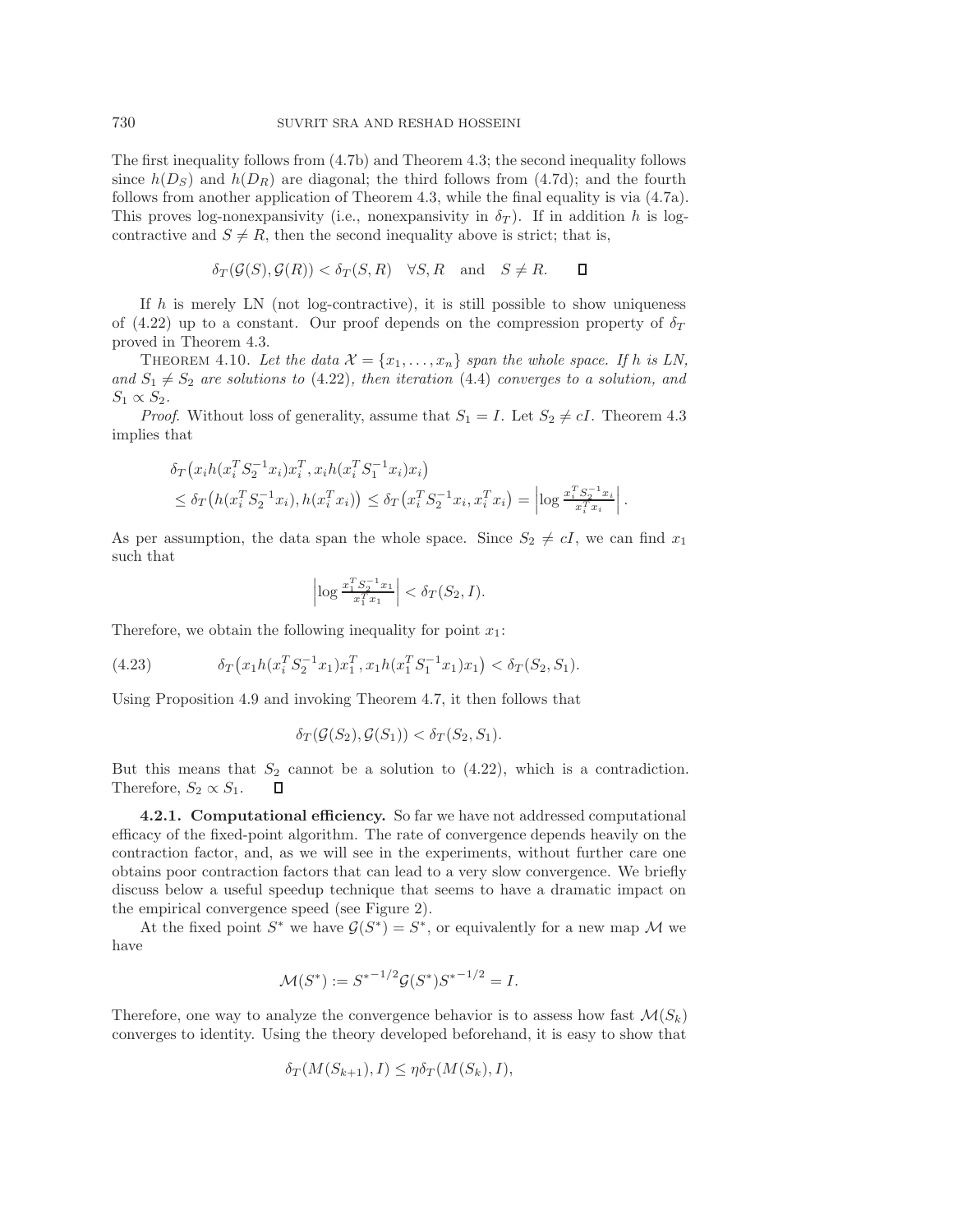where  $\eta$  is the contraction factor between  $S_k$  and  $S_{k+1}$ , so that

$$
\delta_T(\mathcal{G}(S_{k+1}), \mathcal{G}(S_k)) < \eta \delta_T(S_{k+1}, S_k).
$$

To increase the convergence speed we may replace  $S_{k+1}$  by its scaled version  $\alpha_k S_{k+1}$ such that

$$
\delta_T(\mathcal{M}(\alpha_k S_{k+1}), I) \le \delta_T(\mathcal{M}(S_{k+1}), I).
$$

One can do a search to find a good  $\alpha_k$ . Clearly, the sequence  $S_{k+1} = \alpha_k \mathcal{G}(S_k)$ converges at a faster pace. We will see in the numerical results section that scaling with  $\alpha_k$  has a remarkable effect on the convergence speed. An intuitive reason why this happens is that the additional scaling factor can resolve the problematic cases where the contraction factor becomes small. These problematic cases are those where both the smallest and the largest eigenvalues of  $\mathcal{M}(S_k)$  become smaller (or larger) than one, whereby the contraction factor (for  $G$ ) becomes small, which may lead to a very slow convergence. The scaling factor, however, makes the smallest eigenvalues of  $\mathcal{M}(S_k)$  always smaller and its largest eigenvalue larger than one. One way to avoid the search is to choose  $\alpha_k$  such that trace( $\mathcal{M}(S_{k+1}) = d$ —though with a small caveat: empirically this simple choice of  $\alpha_k$  works very well, but our convergence proof no longer holds. Extending our convergence theory to incorporate this specific choice of scaling  $\alpha_k$  is a part of our future work. In all simulations in the result section,  $\alpha_k$  is selected by ensuring trace $(\mathcal{M}(S_{k+1})) = d$ .

<span id="page-18-0"></span>**5. Application to elliptically contoured distributions.** In this section we present details for a concrete application of conic geometric optimization: mle for ECDs [\[13,](#page-25-9) [21,](#page-25-10) [37\]](#page-26-8). We use ECDs as a platform for illustrating geometric optimization because ECDs are widely important (see, e.g., the survey [\[42\]](#page-26-9)) and are instructive in illustrating our theory.

<span id="page-18-2"></span>First, we give some basics. If an ECD has density on  $\mathbb{R}^d$ , it assumes the form<sup>[3](#page-18-1)</sup>

(5.1) 
$$
\forall x \in \mathbb{R}^d, \qquad \mathscr{E}_{\varphi}(x;S) \propto \det(S)^{-1/2} \varphi(x^T S^{-1} x),
$$

where  $S \in \mathbb{P}_d$  is the scatter matrix and  $\varphi : \mathbb{R} \to \mathbb{R}_{++}$  is the *density generating function* (dgf). If the ECD has finite covariance, then the scatter matrix is proportional to the covariance matrix [\[13\]](#page-25-9).

*Example* 5.1. Let  $\varphi(t) = e^{-t/2}$ ; then [\(5.1\)](#page-18-2) reduces to the multivariate Gaussian density. For

(5.2) 
$$
\varphi(t) = t^{\alpha - d/2} \exp(-(t/b)^{\beta}),
$$

where  $\alpha$ ,  $b$ ,  $\beta > 0$  are fixed, density [\(5.1\)](#page-18-2) yields the rich class called *Kotz-type distributions* that have powerful modeling abilities [\[26,](#page-26-26) section 3.2]; they include as special cases multivariate power exponentials, elliptical gamma, and multivariate Wdistributions, for instance. Other examples include multivariate student-t, multivariate logistic, and Weibull dgfs (see section [5.2\)](#page-19-0).

**5.1.** Maximum likelihood parameter estimation. Let  $(x_1, \ldots, x_n)$  be i.i.d. samples from an ECD  $\mathscr{E}_{\varphi}(S)$ . Ignoring constants, the log-likelihood is

(5.3) 
$$
\mathcal{L}(x_1,\ldots,x_n;S) = -\frac{1}{2}n\log \det S + \sum_{i=1}^n \log \varphi(x_i^T S^{-1} x_i).
$$

<span id="page-18-1"></span><sup>3</sup>For simplicity we describe only mean zero families; the extension to the general case is easy.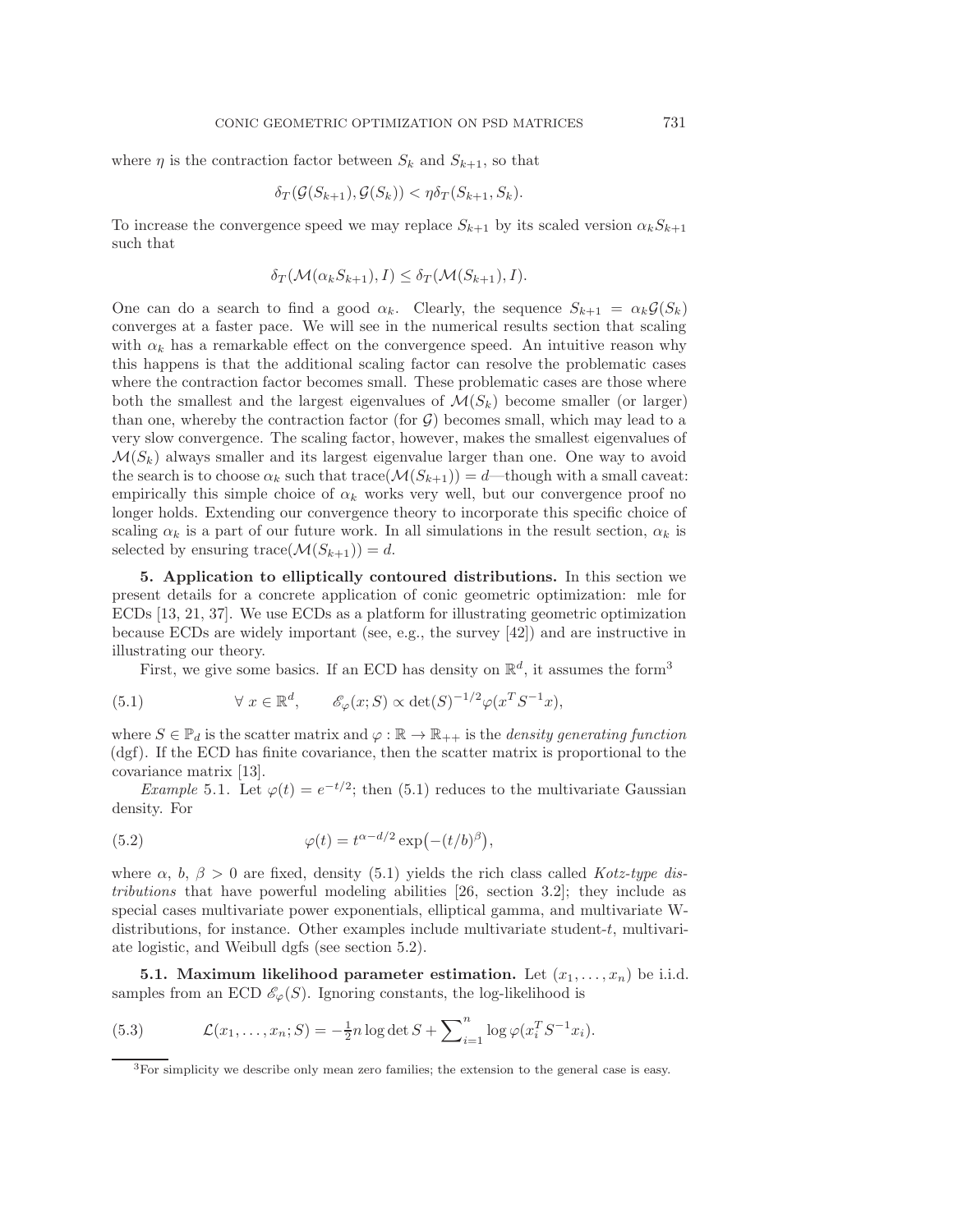<span id="page-19-1"></span>To compute an mle we equivalently consider the minimization problem [\(4.20\)](#page-16-3), which we restate here for convenience:

(5.4) 
$$
\min_{S \succ 0} \quad \Phi(S) := \frac{1}{2}n \log \det(S) - \sum_{i} \log \varphi(x_i^T S^{-1} x_i).
$$

Unfortunately,  $(5.4)$  is in general very difficult:  $\Phi$  may be nonconvex and may have multiple local minima (observe that  $log \det(S)$  is concave in S and we are minimizing). Since statistical estimation relies on having access to globally optimal estimates, it is important to be able to solve [\(5.4\)](#page-19-1) globally. These difficulties notwithstanding, using our theory we identify a rich class of ECDs for which we can solve [\(5.4\)](#page-19-1) globally. Some examples are already known [\[42,](#page-26-9) [27,](#page-26-25) [51\]](#page-26-12), but our techniques yield results that are strictly more general: they subsume previous examples while advancing the broader idea of geometric optimization over HPD matrices.

Building on sections [2](#page-1-0) and [4,](#page-10-0) we divide our study into the following three classes of dgfs:

- (i) Geodesically convex (g-convex): This class contains functions for which the negative log-likelihood  $\Phi(S)$  is g-convex. Some members of this class have been previously studied (though sometimes without recognizing or directly exploiting g-convexity).
- (ii) Log-nonexpansive (LN): This is a new class introduced in this paper. It exploits the "nonpositive curvature" property of the HPD manifold. To the best of our knowledge, this class of ECDs was beyond the grasp of previous methods [\[51,](#page-26-12) [27,](#page-26-25) [49\]](#page-26-1). The iterative algorithm for finding the global minimum of the objective is similar to that of the class LC.
- (iii) Log-convex (LC): We cover this class for completeness; it covers the case of log-convex  $\varphi$  but leads to nonconvex  $\Phi$  (due to the  $-\log \varphi$  term). However, the structure of the problem is such that one can derive an efficient algorithm for finding a local minumum of the objective function.

As illustrated in Figure [1,](#page-19-2) these classes can overlap. When a function is in the overlap between LC and GC, one can be sure that the iterative algorithm derived for class LN will converge to a unique minimum. Table [1](#page-20-1) summarizes the applicability of fixed-point or manifold optimization methods on different classes of dgfs.



<span id="page-19-2"></span>FIG. 1. Overview of dgf classes for nonincreasing  $\varphi$ .

<span id="page-19-0"></span>**5.2. mle for distributions in class g-convex.** If the log-likelihood is strictly g-convex, then [\(5.4\)](#page-19-1) cannot have multiple solutions. Moreover, for any local optimization method that ensures a local solution to  $(5.4)$ , g-convexity ensures that this solution is globally optimal.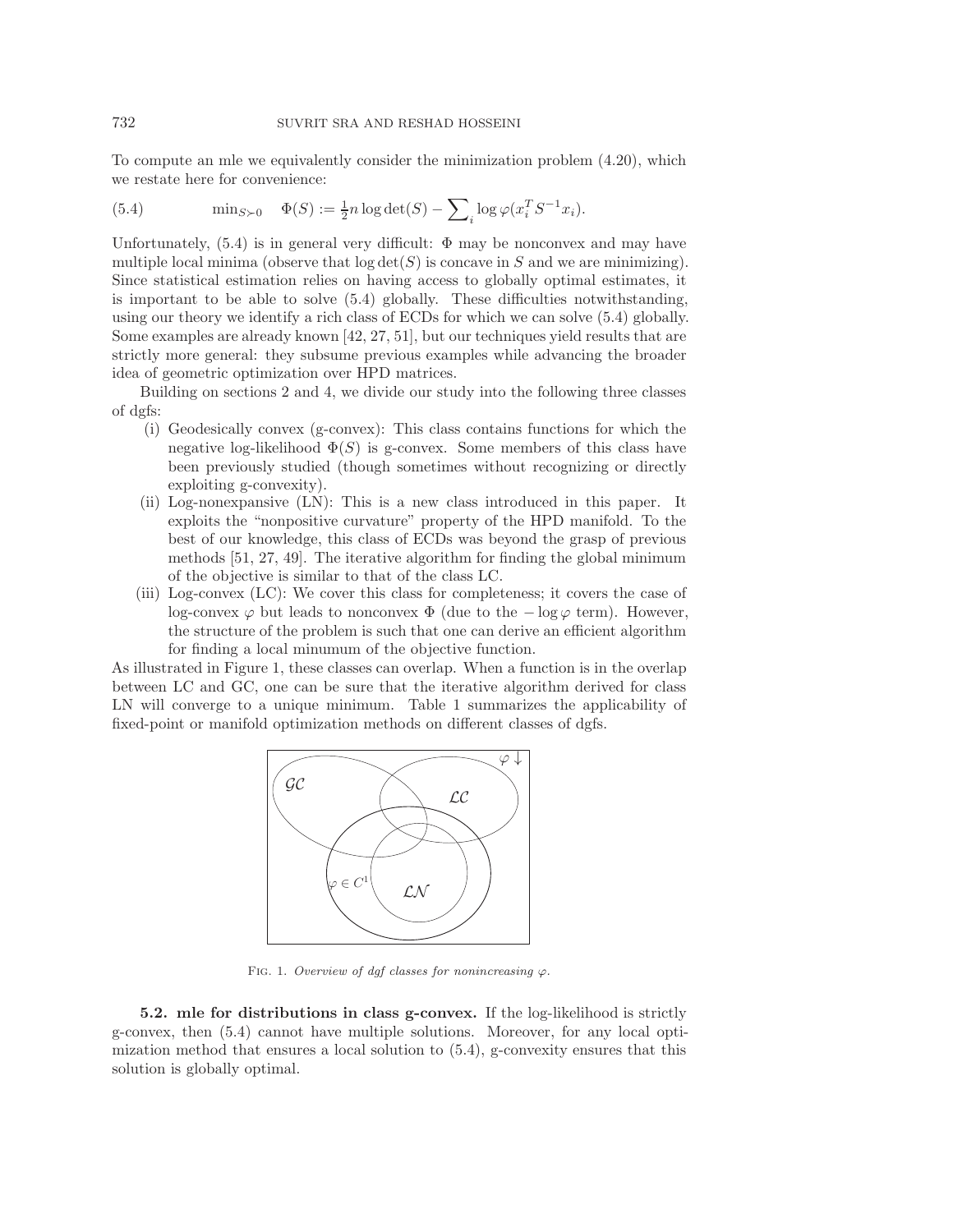Table 1

<span id="page-20-1"></span>Applicability of the different algorithms: Yes means a preferred algorithm;  $Can<sup>*</sup>$  denotes applicability on a case-by-case basis; and Can signifies possible applicability of method.

| Problem class | Manifold opt. | Fixed-point   |
|---------------|---------------|---------------|
| GC            | $\rm Yes$     | $Can^{\star}$ |
| LМ            | Can           | Yes           |
| r.c           | Can           | Yes           |

First we state a corollary of Theorem [2.14](#page-4-1) that helps us recognize g-convexity of ECDs. We remark that a result equivalent to Corollary [5.2](#page-20-2) was also recently discovered in [\[51\]](#page-26-12). Theorem [2.14](#page-4-1) is more general and uses a completely different argument founded on matrix-theoretic results.

<span id="page-20-2"></span>COROLLARY 5.2. Let  $h : \mathbb{R}_{++} \to \mathbb{R}$  be g-convex  $(i.e., h(x^{1-\lambda}y^{\lambda}) \leq (1-\lambda)h(x) +$  $\lambda h(y)$ ). If h is nondecreasing, then for  $r \in \{\pm 1\}$ ,  $\phi : \mathbb{P}_d \to \mathbb{R} : S \mapsto \sum_i h(x_i^T S^r x_i) \pm$  $log \det(S)$  *is g-convex. Furthermore, if* h *is strictly g-convex, then*  $\phi$  *is also strictly g-convex.*

*Proof.* The proof is immediate from Theorem [2.14](#page-4-1) since  $x_i^T S^r x_i$  is a positive linear map.

For reference, we summarize several examples of strictly g-convex ECDs in Corollary [5.3.](#page-20-3)

<span id="page-20-3"></span>Corollary 5.3. *The negative log-likelihood* [\(5.4\)](#page-19-1) *is strictly g-convex for the following distributions:* (i) *Kotz with*  $\alpha \leq \frac{d}{2}$  *(its special cases include Gaussian, multivariate power exponential, multivariate W-distribution with shape parameter smaller than one, and elliptical gamma with shape parameter*  $\nu \leq \frac{d}{2}$ *)*; (ii) *multivariate-t*; (iii) *multivariate Pearson type II with positive shape parameter; and* (iv) *elliptical multivariate logistic distribution.*[4](#page-20-4)

Even though g-convexity ensures that every local solution will be globally optimal, we must first ensure that there exists a solution at all; that is, *does* [\(5.4\)](#page-19-1) *have a solution?* Answering this question is nontrivial even in special cases [\[27,](#page-26-25) [51\]](#page-26-12). We provide below a fairly general result that helps establish existence.

<span id="page-20-5"></span>THEOREM 5.4. Let  $\Phi(S)$  *satisfy the following:* (i)  $-\log \varphi(t)$  *is lower semicontinuous (lsc) for*  $t > 0$ *, and* (ii)  $\Phi(S) \to \infty$  *as*  $||S|| \to \infty$  *or*  $||S^{-1}|| \to \infty$ *; then*  $\Phi(S)$ *attains its minimum.*

<span id="page-20-0"></span>*Proof.* Consider the metric space  $(\mathbb{P}_d, d_R)$ , where  $d_R$  is the Riemannian distance,

(5.5) 
$$
d_R(A, B) = ||\log(A^{-1/2}BA^{-1/2})||_F, \qquad A, B \in \mathbb{P}_d.
$$

If  $\Phi(S) \to \infty$  as  $||S|| \to \infty$  or as  $||S^{-1}|| \to \infty$ , then  $\Phi(S)$  has bounded lower-level sets in  $(\mathbb{P}_d, d_R)$ . It is a well-known result in variational analysis that an lsc function which has bounded lower-level sets in a metric space attains its minimum [\[47\]](#page-26-27). Since  $-\log \varphi(t)$  is lsc and  $\log \det(S^{-1})$  is continuous,  $\Phi(S)$  is lsc on  $(\mathbb{P}_d, d_R)$ . Therefore, it attains its minimum.  $\Box$ 

A key consequence of this theorem is its utility is in showing existence of solutions to [\(5.4\)](#page-19-1) for a variety of different ECDs. We show an example application to Kotz-type distributions [\[26,](#page-26-26) [28\]](#page-26-28) below. For these distributions, the function  $\Phi(S)$  assumes the

<span id="page-20-4"></span><sup>4</sup>The dgfs of different distributions are brought here for the reader's convenience. Multivariate power exponential:  $\phi(t) = \exp(-t^{\nu}/b)$ ,  $\nu > 0$ . Multivariate W-distribution:  $\phi(t) =$  $t^{\nu-1} \exp(-t^{\nu}/b)$ ,  $\nu > 0$ . Elliptical gamma:  $\phi(t) = t^{\nu-d/2} \exp(-t/b)$ ,  $\nu > 0$ . Multivariate t:  $φ(t) = (1 + t/\nu)^{-(\nu+d)/2}, \nu > 0.$  Multivariate Pearson type II:  $φ(t) = (1-t)^{\nu}, \nu > -1, 0 \le t \le 1.$ Elliptical multivariate logistic:  $\phi(t) = \exp(-\sqrt{t})/(1 + \exp(-\sqrt{t}))^2$ .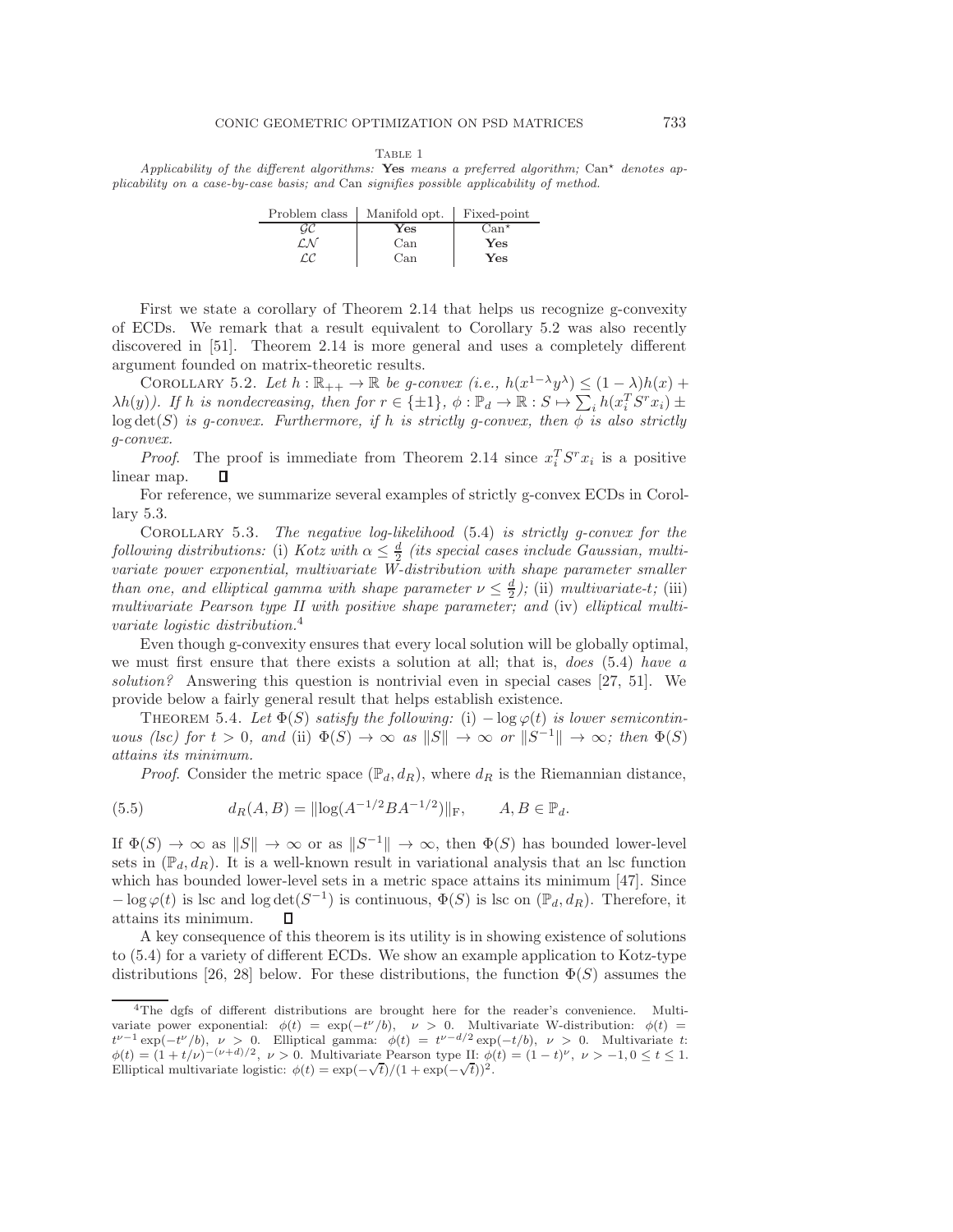<span id="page-21-2"></span>form

(5.6) 
$$
K(S) = \frac{n}{2} \log \det(S) + (\frac{d}{2} - \alpha) \sum_{i=1}^{n} \log x_i^T S^{-1} x_i + \sum_{i=1}^{n} \left(\frac{x_i^T S^{-1} x_i}{b}\right)^{\beta}.
$$

<span id="page-21-0"></span>Lemma [5.5](#page-21-0) shows that  $K(S) \to \infty$  whenever  $||S^{-1}|| \to \infty$  or  $||S|| \to \infty$ .

<span id="page-21-1"></span>LEMMA 5.5. Let the data  $\mathcal{X} = \{x_1, \ldots, x_n\}$  span the whole space and for  $\alpha < \frac{d}{2}$ *satisfy*

$$
\frac{|\mathcal{X} \cap L|}{|\mathcal{X}|} < \frac{d_L}{d - 2\alpha},
$$

*where* L *is an arbitrary subspace with dimension*  $d_L < d$  *and*  $|X \cap L|$  *is the number of datapoints that lie in the subspace* L. If  $||S^{-1}|| \to \infty$  *or*  $||S|| \to \infty$ *, then*  $K(S) \to \infty$ *.* 

*Proof.* If  $||S^{-1}|| \to \infty$  and since the data span the whole space, it is possible to find a datum  $x_1$  such that  $t_1 = x_1^T S^{-1} x_1 \to \infty$ . Since

$$
\lim_{t \to \infty} c_1 \log(t) + t^{c_2} + c_3 \to \infty
$$

for constants  $c_1$ ,  $c_3$ , and  $c_2 > 0$ , it follows that  $K(S) \to \infty$  whenever  $||S^{-1}|| \to \infty$ .

If  $||S|| \to \infty$  and  $||S^{-1}||$  is bounded, then the third term in expression of  $K(S)$  is bounded. Assume that  $d_L$  is the number of eigenvalues of S that go to  $\infty$  and  $|\mathcal{X} \cap L|$ is the number of data that lie in the subspace spanned by these eigenvalues. Then in the limit when eigenvalues of S go to  $\infty$ ,  $K(S)$  converges to the following limit:

$$
\lim_{\lambda \to \infty} \frac{n}{2} d_L \log \lambda + \left(\frac{d}{2} - \alpha\right) |\mathcal{X} \cap L| \log \lambda^{-1} + c.
$$

Apparently if  $\frac{n}{2}d_L + (\frac{d}{2} - \alpha)|\mathcal{X} \cap L| > 0$ , then  $K(S) \to \infty$ , and the proof is complete.

It is important to note that overlap condition [\(5.7\)](#page-21-1) can be fulfilled easily by assuming that the number of datapoints is larger than their dimensionality and that they are noisy. Using Lemma [5.5](#page-21-0) with Theorem [5.4,](#page-20-5) we obtain the following key result for Kotz-type distributions.

<span id="page-21-3"></span>Theorem 5.6 (mle existence). *If the data samples satisfy condition* [\(5.7\)](#page-21-1)*, then the log-likelihood of Kotz-type distribution has a maximizer (i.e., there exists an mle).*

**5.2.1. Optimization algorithm.** Once existence is ensured, one may use any local optimization method to minimize [\(5.4\)](#page-19-1) to obtain the desired mle. For members of the class g-convex that do not lie in class LN or class LC, we recommend invoking the manifold optimization techniques summarized in section [3.](#page-8-0)

**5.3. mle for distributions in class LN.** For negative log-likelihoods [\(5.4\)](#page-19-1) in class LN, we can circumvent the heavy machinery of manifold optimization and obtain simple fixed-point algorithms by appealing to the contraction results developed in section [4.](#page-10-0) We note that some members of class g-convex may also turn out to lie in class LN, so the discussion below also applies to them.

As an illustrative example of these results, consider the problem of finding the minimum of negative log-likelihood solution of Kotz-type distribution [\(5.6\)](#page-21-2). If the corresponding nonlinear equation [\(4.22\)](#page-16-2) with corresponding  $h(.) = (\frac{d}{2} - \alpha)(.)^{-1} +$  $\frac{\beta}{b^{\beta}}(.)^{\beta-1}$  has a positive definite solution, then it is a candidate mle; if it is unique, then it is the desired solution to [\(5.6\)](#page-21-2).

But how should we solve [\(4.22\)](#page-16-2)? This is where the theory developed in section [4](#page-10-0) comes into play. Convergence of the iteration [\(4.4\)](#page-12-0) as applied to [\(4.22\)](#page-16-2) can be obtained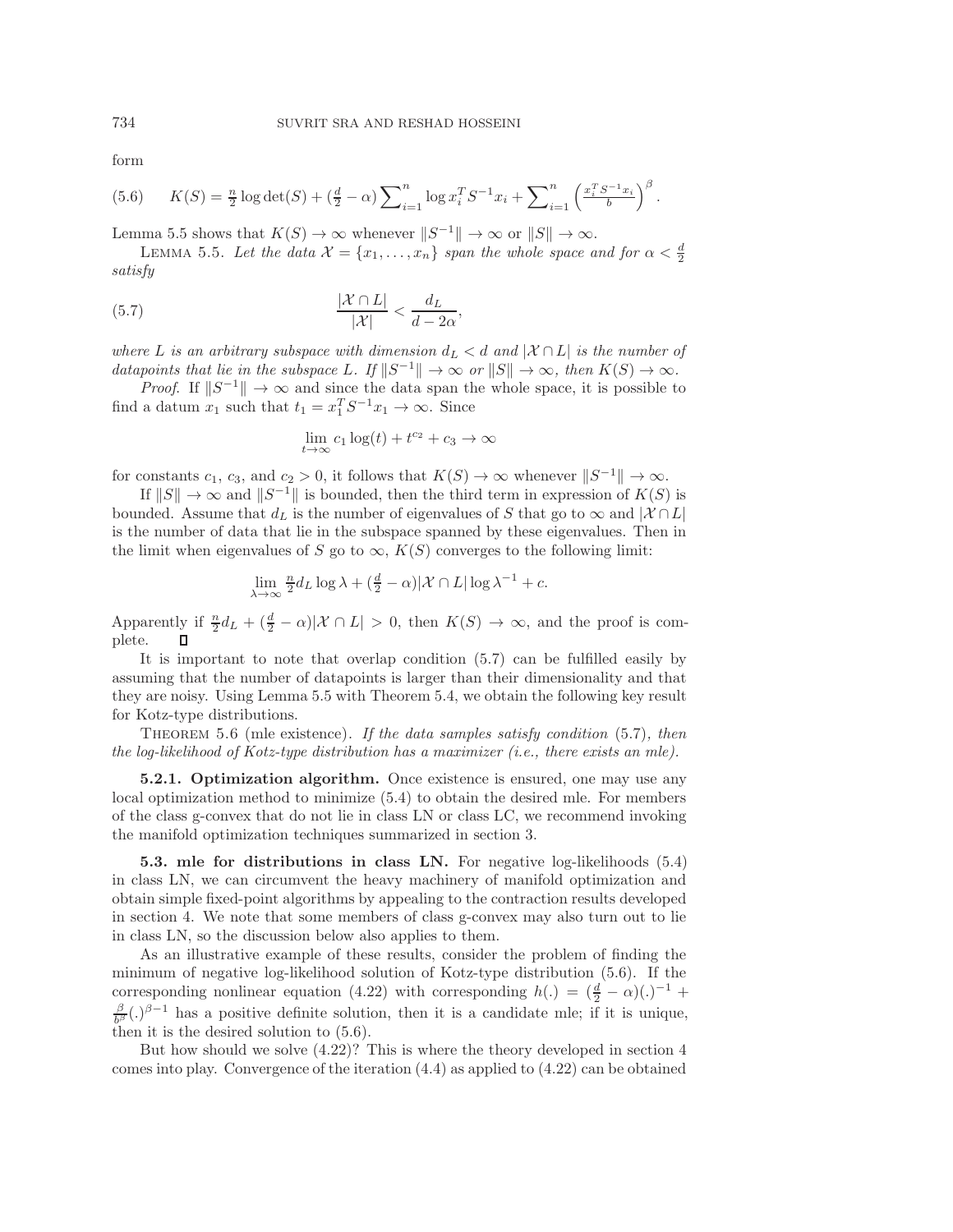from Theorem [4.10.](#page-17-0) But in the Kotz case we can actually show a stronger result that helps ensure better geometric convergence rates for the fixed-point iteration.

<span id="page-22-0"></span>LEMMA 5.7. *If*  $c \geq 0$  *and*  $-1 < \tau < 1$ *, then*  $g(x) = cx + x^{\tau}$  *is log-contractive. Proof.* Without loss of generality, assume  $t = ks$  with  $k \geq 1$ . Assume that  $g(t) \geq g(s)$ :

$$
\log g(t) = \log(ct + t^{\tau})
$$
  
=  $\log(kcs + k^{\tau}s^{\tau})$   
=  $\log(kcs + s^{\tau}) + k^{\tau}s^{\tau} - ks^{\tau})$   
=  $\log k (cs + s^{\tau}) \left(1 + \frac{k^{\tau}s^{\tau} - ks^{\tau}}{k (cs + s^{\tau})}\right)$   
=  $\log k + \log g(s) + \log \left(1 + \frac{s^{\tau}(k^{\tau-1} - 1)}{(cs + s^{\tau})}\right)$ ,  
 $|\log g(t) - \log g(s)| = |\log t - \log s| + \log \left(1 + \frac{s^{\tau}(k^{\tau-1} - 1)}{(cs + s^{\tau})}\right).$ 

Since the second term is negative, g is log-contractive. Consider the other case,  $g(t)$  $g(s)$ , that could happen only when  $\tau \leq 0$ :

$$
\log g(s) = \log(c s + s^{\tau})
$$
  
=  $\log(ct/k + k^{|\tau|}t^{\tau})$   
=  $\log(k(ct + t^{\tau}) + k^{|\tau|}t^{\tau} + ct/k - ckt - kt^{\tau})$   
=  $\log k(ct + t^{\tau}) \left(1 + \frac{k^{|\tau|}t^{\tau} + ct/k - ckt - kt^{\tau}}{k(ct + t^{\tau})}\right)$   
=  $\log k + \log g(t) + \log \left(1 + \frac{ct(k^{-2} - 1) + t^{\tau}(k^{|\tau|-1} - 1)}{(ct + t^{\tau})}\right),$   
 $|\log g(t) - \log g(s)| = |\log t - \log s| + \log \left(1 + \frac{ct(\frac{1}{k^{2}} - 1) + t^{\tau}(k^{|\tau|-1} - 1)}{(ct + t^{\tau})}\right).$ 

In this case, the second term is also negative. Therefore,  $h$  is log-contractive.

We assume that  $\tau = \beta - 1$  and  $c = \frac{b^{\beta}(d/2 - \alpha)}{\beta}$ ; knowing that  $h(.) = g(\beta b^{-\beta}(.))$ has the same contraction factor as  $g(.)$ , we infer from Lemma [5.7](#page-22-0) that h in the iteration [\(4.22\)](#page-16-2) for the Kotz-type distributions with  $0 < \beta < 2$  and  $\alpha \leq \frac{d}{2}$  is log-contractive. Based on Theorem [5.6,](#page-21-3)  $K(S)$  has at least one minimum. Thus, using Theorem [4.8,](#page-16-5) we have the following main convergence result.

<span id="page-22-1"></span>THEOREM 5.8. If the data samples satisfy [\(5.7\)](#page-21-1), then iteration [\(4.22\)](#page-16-2) for Kotz*type distributions with*  $0 < \beta < 2$  *and*  $\alpha \leq \frac{d}{2}$  *converges to a unique fixed point.* 

**5.4. mle for distributions in class LC.** For completeness, we briefly mention class LC here, which is perhaps one of the most studied classes of ECDs, at least from an algorithmic point of view [\[27\]](#page-26-25). Therefore, we only discuss it summarily and present our new results.

For the class LC, we assume that the dgf  $\varphi$  is log-convex. Without the assumptions that are typically made in the literature, it can be that neither the GC nor the LN analysis applies to class LC. However, the optimization problem still has structure that allows simple and efficient algorithms. Specifically, here the objective function  $\Phi(S)$  can be written as a difference of two convex functions by introducing the variable  $P = S^{-1}$ , wherewith we have  $\Phi(P) = -an \log \det(P) - \sum_i \log \varphi(x_i^T P x_i)$ .

D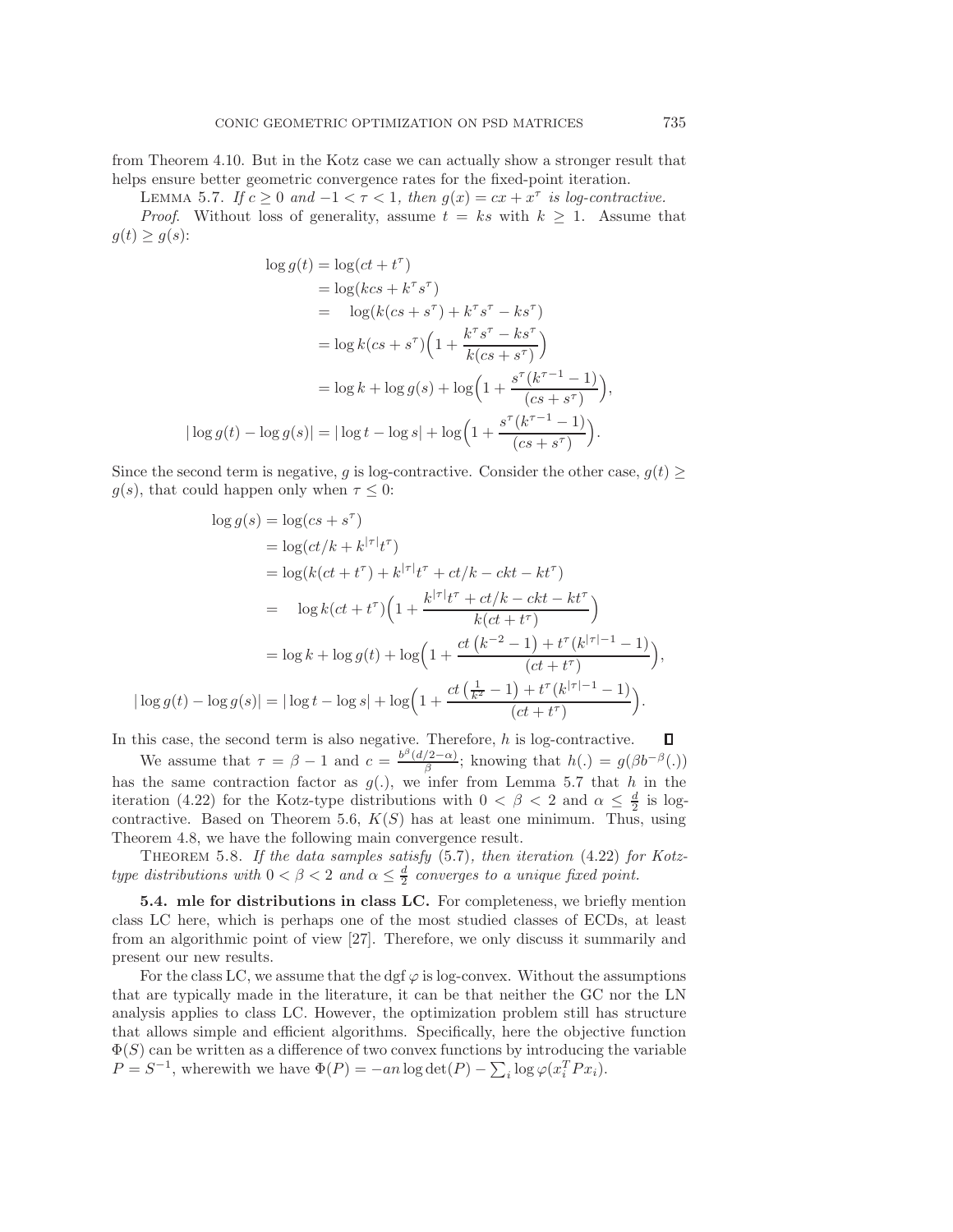To this representation of  $\Phi$  we may now apply the convex-concave procedure (CCCP) [\[50\]](#page-26-29) to search for a locally optimal point. The method operates as follows:

<span id="page-23-1"></span>
$$
P^{k+1} \leftarrow \underset{P \succ 0}{\text{argmin}} \quad -\frac{n}{2} \log \det(P) + \text{tr}\left(P \sum_{i} h(x_i^T P^k x_i) x_i x_i^T\right),
$$

which yields the update

(5.8) 
$$
P^{k+1} = \left(\frac{2}{n} \sum_{i} h(x_i^T P^k x_i) x_i x_i^T\right)^{-1}.
$$

Because  $P^{k+1}$  is constructed using the CCCP procedure, it can be shown that the sequence  $\{\Phi(P^k)\}\$ is monotonically decreasing. Furthermore, since we assumed  $h$  to be nonnegative, the iteration stays within the positive semidefinite cone. If the cost function goes to infinity whenever the covariance matrix is singular, then using Theorem [5.4](#page-20-5) we can conclude that iteration converges to a positive definite matrix. Thus, we can state the following key result for class LC.

<span id="page-23-2"></span>THEOREM 5.9 (convergence). Assume that  $\Phi(P)$  goes to infinity whenever P *reaches the boundary of*  $\mathbb{P}^d$ , *i.e.*,  $||P|| \to \infty \lor ||P^{-1}|| \to \infty \implies \Phi(P) \to \infty$ *. Furthermore if*  $-\log \varphi$  *is concave and* h *is nonnegative, then each step of the iterative algorithm given in* [\(5.8\)](#page-23-1) *decreases the cost function, and furthermore it converges to a positive definite solution.*

A similar theorem, but under stricter conditions, was established in [\[27\]](#page-26-25). Knowing that the iterative algorithm in  $(5.8)$  is the same as  $(4.22)$  and using Theorem [5.9](#page-23-2) with the existence result of Theorem [5.6](#page-21-3) and the uniqueness result of Corollary [5.3,](#page-20-3) we can state the following theorem for Kotz-type distributions (cf. Theorem [5.8\)](#page-22-1).

<span id="page-23-3"></span>Theorem 5.10. *If the data samples satisfy condition* [\(5.7\)](#page-21-1)*, then iteration* [\(4.22\)](#page-16-2) *for Kotz-type distributions with*  $\beta \geq 1$  *and*  $\alpha \leq \frac{d}{2}$  *converges to a unique fixed point.* 

Theorems [5.10](#page-23-3) and [5.8](#page-22-1) together show that the iteration [\(4.22\)](#page-16-2) for Kotz-type distributions with  $\alpha \leq \frac{d}{2}$  and regardless of the value of  $\beta$  always converges to the unique mle whenever it exists.

<span id="page-23-0"></span>**6. Numerical results.** We briefly illustrate the numerical performance of our fixed-point iteration. The key message here is that our fixed-point iterations solve nonconvex problems that are further complicated by a positive definiteness constraint. But by construction the fixed-point iterations satisfy the constraint, so no extra eigenvalue computation is needed, which can provide substantial computational savings. In contrast, a general nonlinear solver must perform constrained optimization, which may be unduly expensive.

We show two experiments (Figures [2](#page-24-0) and [3\)](#page-24-1) to demonstrate the scalability of the fixed-point iteration with increasing dimensionality of the input matrix and for varying  $\beta$  parameter of the Kotz distribution which influences convergence rate of our fixed-point iteration. For all simulations, we sampled 10,000 datapoints from the Kotz-type distribution with given  $\alpha$  and  $\beta$  parameters and a random covariance matrix.

We note that the problems are nonconvex with an open set as a constraint this precludes direct application of semidefinite programming or approaches such as gradient-projection (projection requires closed sets). We also tried interior-point methods, but we did not include them in the comparisons because of their extremely slow convergence speed on this problem. So we choose to show the result of (Riemannian) manifold optimization techniques [\[1\]](#page-25-18).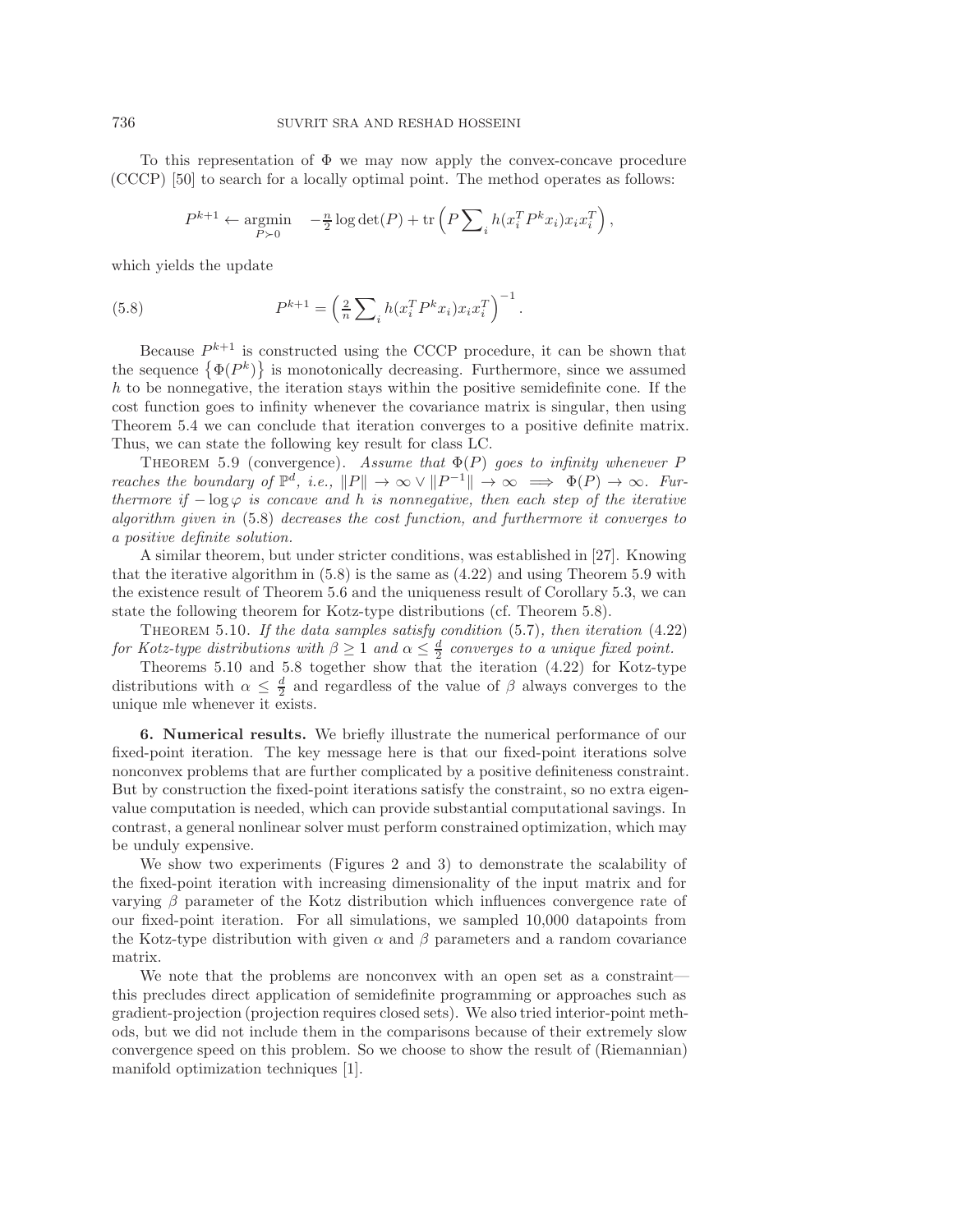We compare our fixed-point iteration against four different manifold optimization methods: (i) steepest descent (SD); (ii) conjugate gradients (CG); (iii) trust-region (TR); and (iv) limited-memory RBFGS (denoted as LBFGS below), which implements Algorithm [1.](#page-11-0) All methods are implemented in MATLAB (including the fixed-point iteration); for manifold optimization we extend the MANOPT toolbox [\[10\]](#page-25-19) to support the HPD manifold<sup>[5](#page-24-2)</sup> as well as Algorithm [1.](#page-11-0)

From Figure [2](#page-24-0) we see that the basic fixed-point algorithm (FP) does not perform better than SD, the simplest manifold optimization method. Moreover, even when FP performs better than CG, TR, or LBFGS (Figure [3\)](#page-24-1), it seems to closely follow SD. However, the scaling idea introduced in section [4.2](#page-16-0) leads to a fixed-point method (FP2) that outperforms all other methods, both with increasing dimensionality and varying  $\beta$ . The scale is chosen by ensuring trace( $\mathcal{M}(S_{k+1}) = d$ .

These results merely indicate that the fixed-point approach can be competitive. A more thorough experimental study to assess our algorithms remains to be undertaken.



<span id="page-24-0"></span>Fig. 2. Comparison of the running times of the fixed-point iterations and four different manifold optimization techniques to maximize a Kotz-likelihood with  $\beta = 0.5$  and  $\alpha = 1$  (see text for details). FP denotes normal fixed-point iteration, and FP2 is the fixed-point iteration with scaling factor. Manifold optimization methods are steepest descent (SD), conjugate gradient (CG), limited-memory RBFGS (LBFGS), and trust-region (TR) . The plots show (from left to right) running times for estimating  $S \in \mathbb{P}_d$  for  $d \in \{4, 16, 64\}.$ 



<span id="page-24-1"></span>FIG. 3. In the Kotz-type distribution, when  $\beta$  gets close to zero or 2 or when  $\alpha$  gets close to zero, the contraction factor becomes smaller, which can impact the convergence rate. This figure shows running time variance for Kotz-type distributions with  $d = 16$  and  $\alpha = 2\beta$  for different values of  $\beta \in \{0.1, 1, 1.7\}.$ 

**7. Conclusion.** We studied geometric optimization for minimizing certain nonconvex functions over the set of positive definite matrices. We showed key results that help us recognize geodesic convexity; we also introduced a new class of lognonexpansive functions which contains functions that need not be geodesically convex

<span id="page-24-2"></span> $5$ The newest version of the MANOPT toolbox ships with an implementation of the HPD manifold, but we use our own implementation as it includes some utilities specific to LBFGS.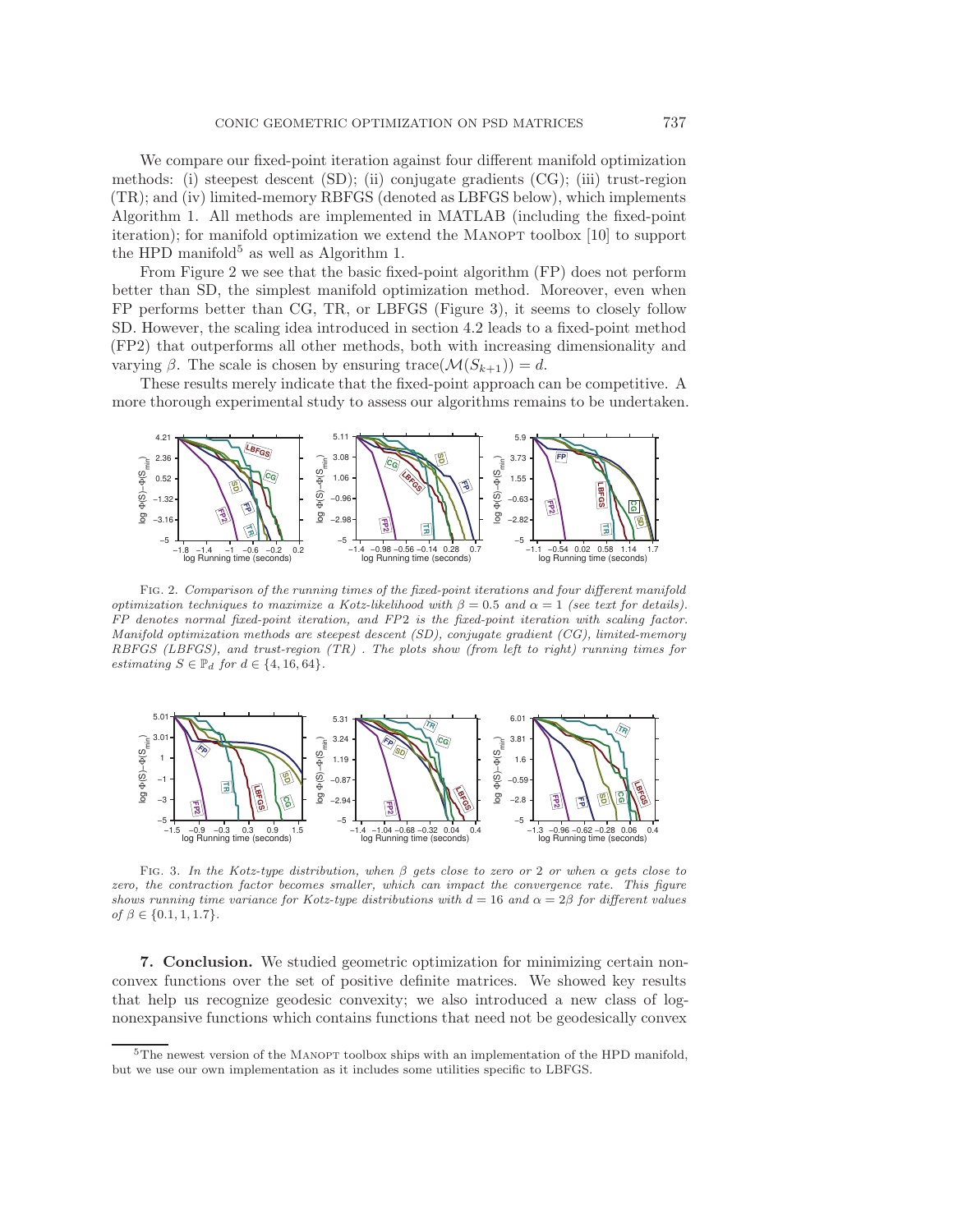but can still be optimized efficiently. Key to our ideas was a construction of fixed-point iterations in a suitable metric space on positive definite matrices.

Additionally, we developed and applied our results in the context of maximum likelihood estimation for elliptically contoured distributions, covering instances substantially beyond the state-of-the-art. We believe that the general geometric optimization techniques that we developed in this paper will prove to be of wider use and interest beyond our motivating examples and applications. Moreover, developing a more extensive geometric optimization numerical package is an ongoing project.

## REFERENCES

- <span id="page-25-18"></span>[1] P.-A. Absil, R. Mahony, and R. Sepulchre, Optimization Algorithms on Matrix Manifolds, Princeton University Press, Princeton, NJ, 2009.
- <span id="page-25-12"></span>[2] T. ANDO, Concavity of certain maps of positive definite matrices and applications to Hadamard products, Linear Algebra Appl., 26 (1979), pp. 203–221.
- <span id="page-25-14"></span>[3] T. Ando, C.-K. Li, and R. Mathias, Geometric means, Linear Algebra Appl., 385 (2004), pp. 305–334.
- <span id="page-25-17"></span>[4] M. ARNAUDON, F. BARBARESCO, AND L. YANG, Riemannian medians and means with applications to radar signal processing, IEEE J. Selected Topics Signal Process., 7 (2013), pp. 595–604.
- <span id="page-25-13"></span><span id="page-25-11"></span>[5] R. Bhatia, Matrix Analysis, Springer, New York, 1997.
- <span id="page-25-3"></span>[6] R. BHATIA, Positive Definite Matrices, Princeton University Press, Princeton, NJ, 2007.
- [7] R. BHATIA AND R. L. KARANDIKAR, Monotonicity of the matrix geometric mean, Math. Ann., 353 (2012), pp. 1453–1467.
- <span id="page-25-4"></span>[8] D. A. BINI AND B. IANNAZZO, Computing the Karcher mean of symmetric positive definite matrices, Linear Algebra Appl., 438 (2013), pp. 1700–1710.
- <span id="page-25-0"></span>[9] G. BLEKHERMAN, P. A. PARRILO, AND R. R. THOMAS, EDS., Semidefinite Optimization and Convex Algebraic Geometry, SIAM, Philadelphia, 2013.
- <span id="page-25-19"></span>[10] N. Boumal, B. Mishra, P.-A. Absil, and R. Sepulchre, Manopt, a MATLAB toolbox for optimization on manifolds, J. Machine Learning Res., 15 (2014), pp. 1455–1459.
- <span id="page-25-2"></span>[11] S. BOYD, S.-J. KIM, L. VANDENBERGHE, AND A. HASSIBI, A tutorial on geometric programming, Optimization Engrg., 8 (2007), pp. 67–127.
- <span id="page-25-1"></span>[12] M. R. BRIDSON AND A. HAEFLINGER, Metric Spaces of Non-Positive Curvature, Springer, New York, 1999.
- <span id="page-25-9"></span>[13] S. CAMBANIS, S. HUANG, AND G. SIMONS, On the theory of elliptically contoured distributions, J. Multivariate Anal., 11 (1981), pp. 368–385.
- <span id="page-25-16"></span>[14] Z. Chebbi and M. Moahker, Means of Hermitian positive-definite matrices based on the log-determinant α-divergence function, Linear Algebra Appl., 436 (2012), pp. 1872–1889.
- <span id="page-25-8"></span>[15] Y. Chen, A. Wiesel, and A. O. Hero, Robust shrinkage estimation of high-dimensional covariance matrices, IEEE Trans. Signal Process., 59 (2011), pp. 4097–4107.
- <span id="page-25-6"></span>[16] G. Cheng, H. Salehian, and B. C. Vemuri, Efficient recursive algorithms for computing the mean diffusion tensor and applications to DTI segmentation, in Proceedings of the European Conference on Computer Vision (ECCV), Vol. 7, Springer, New York, 2012, pp. 390–401.
- <span id="page-25-5"></span>[17] G. CHENG AND B. C. VEMURI, A novel dynamic system in the space of SPD matrices with applications to appearance tracking, SIAM J. Imaging Sci., 6 (2013), pp. 592–615.
- <span id="page-25-7"></span>[18] A. Cherian, S. Sra, A. Banerjee, and N. Papanikolopoulos, Jensen-Bregman LogDet divergence for efficient similarity computations on positive definite tensors, IEEE Trans. Pattern Anal. Machine Intell., 35 (2013), pp. 2161–2174.
- <span id="page-25-20"></span>[19] M.-D. Choi, Completely positive linear maps on complex matrices, Linear Algebra Appl., 10 (1975), pp. 285–290.
- <span id="page-25-21"></span>[20] M. EDELSTEIN, On fixed and periodic points under contractive mappings, J. London Math. Soc., s1-37 (1962), pp. 74–79.
- <span id="page-25-10"></span>[21] A. K. GUPTA AND D. K. NAGAR, *Matrix Variate Distributions*, Chapman and Hall/CRC, Boca Raton, FL, 1999.
- <span id="page-25-15"></span>[22] L. GURVITS AND A. SAMORODNITSKY, A deterministic algorithm for approximating mixed discriminant and mixed volume, and a combinatorial corollary, Discrete Comput. Geom., 27 (2002), pp. 531–550.